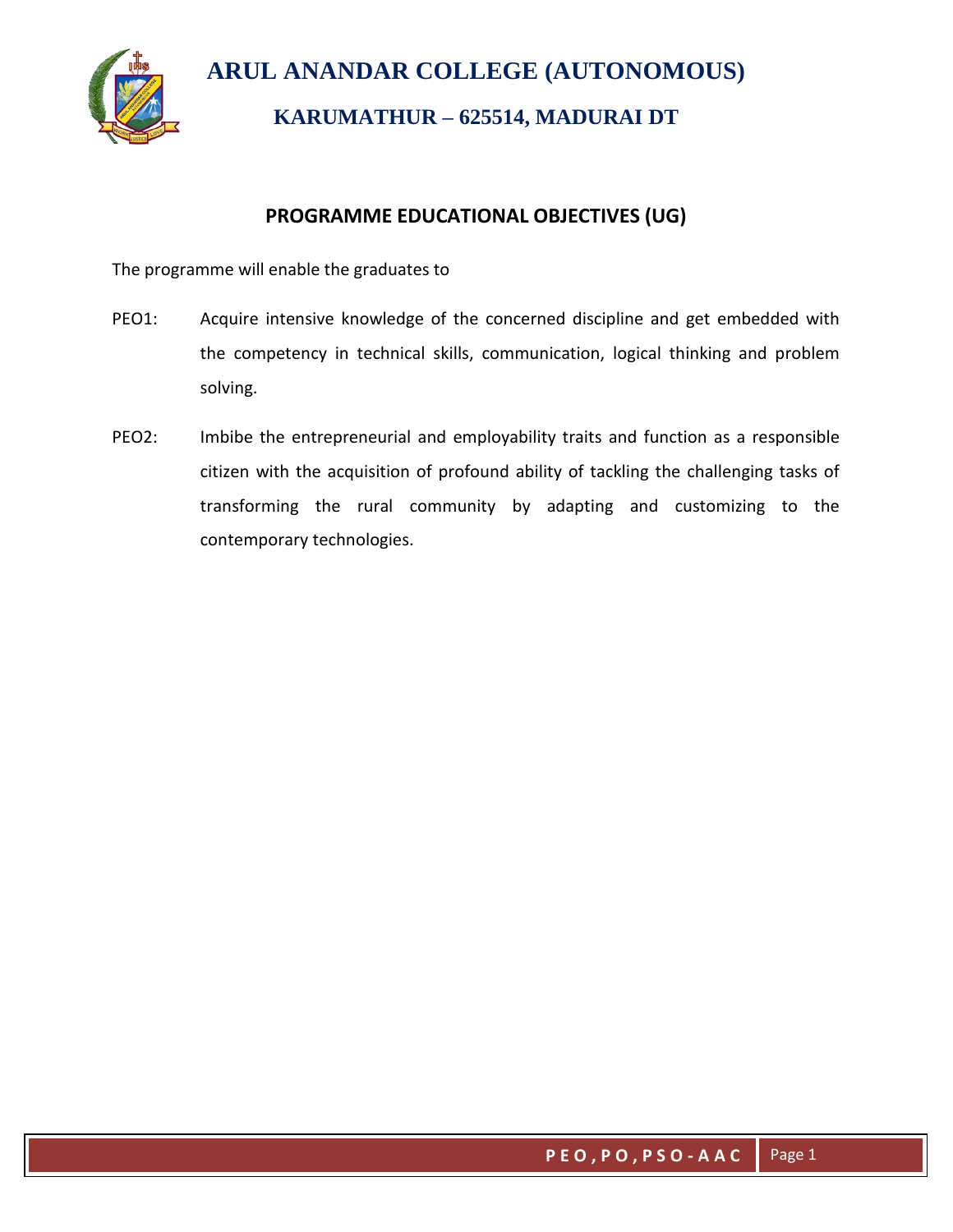

## **PROGRAMME EDUCATIONAL OBJECTIVES (PG)**

The programme will enable the graduates to

- PEO1: Enrich the learners with intense disciplinary knowledge and the essential skills for contributing towards societal development and transformation.
- PEO2: Enhance the skills of professional, employability and entrepreneurship for gaining sustainability in this dynamic globe.
- PEO3: Instigate the values concerning environmental consciousness, and the responsibilities in raising the standards of rural empowerment.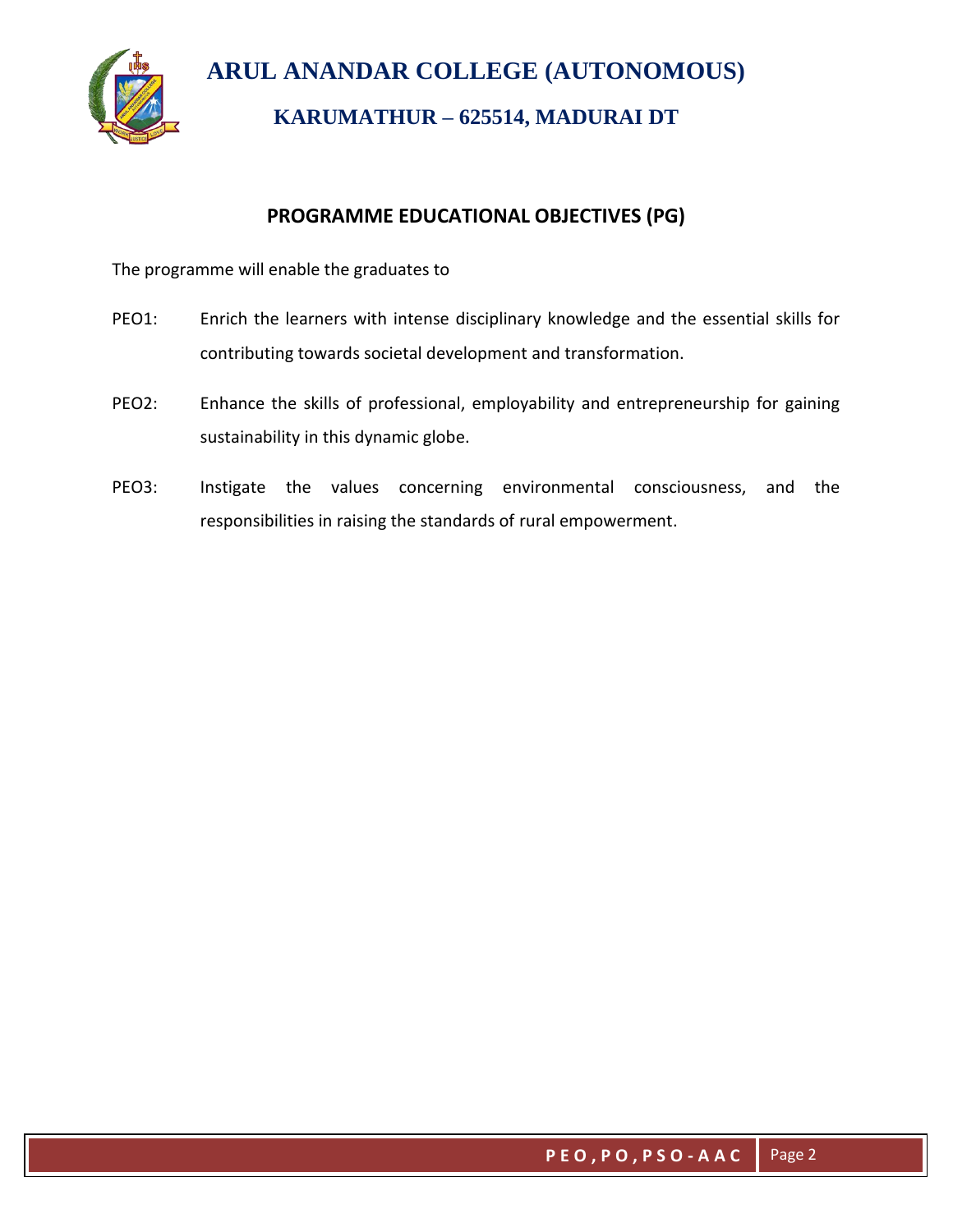

## **PROGRAMME OUTCOMES (Common for all UG)**

On completion of the programme, the students will be able to

- PO1: Disseminate and demonstrate the knowledge of the concepts in the concerned discipline.
- PO2: Comprehend the essentials of Humanities/ arts/ science/ commerce subject matters efficiently and think effectively.
- PO3: Develop the spirit of cooperation, team work and leadership qualities with the wide awareness of his social responsibility towards the transformation of the community and to the nation at large.
- PO4: Apply the obtained knowledge for assessing social, economic, legal and cultural issues and the consequent responsibilities relevant to the present situations.
- PO5: Create a favorable ambience for pursuing higher degree in their respective discipline for further application of knowledge and to open vistas for lifelong learning.
- PO6: Acquire analytical reasoning, problem solving skills, technical skills, critical and reflective thinking through modern methods of learning for enhancing employability and entrepreneurship.
- PO7: Communicate the higher educational experience after testing and evaluating to meet the growing demands in the field of science and technology with the unification of multidisciplinary competency.
- PO8: Conceptualize the comprehensive background in humanities/arts/science/physical/ mathematical and computing sciences and blend with the ameliorating technology developments and digital literacy for broadening the creativity.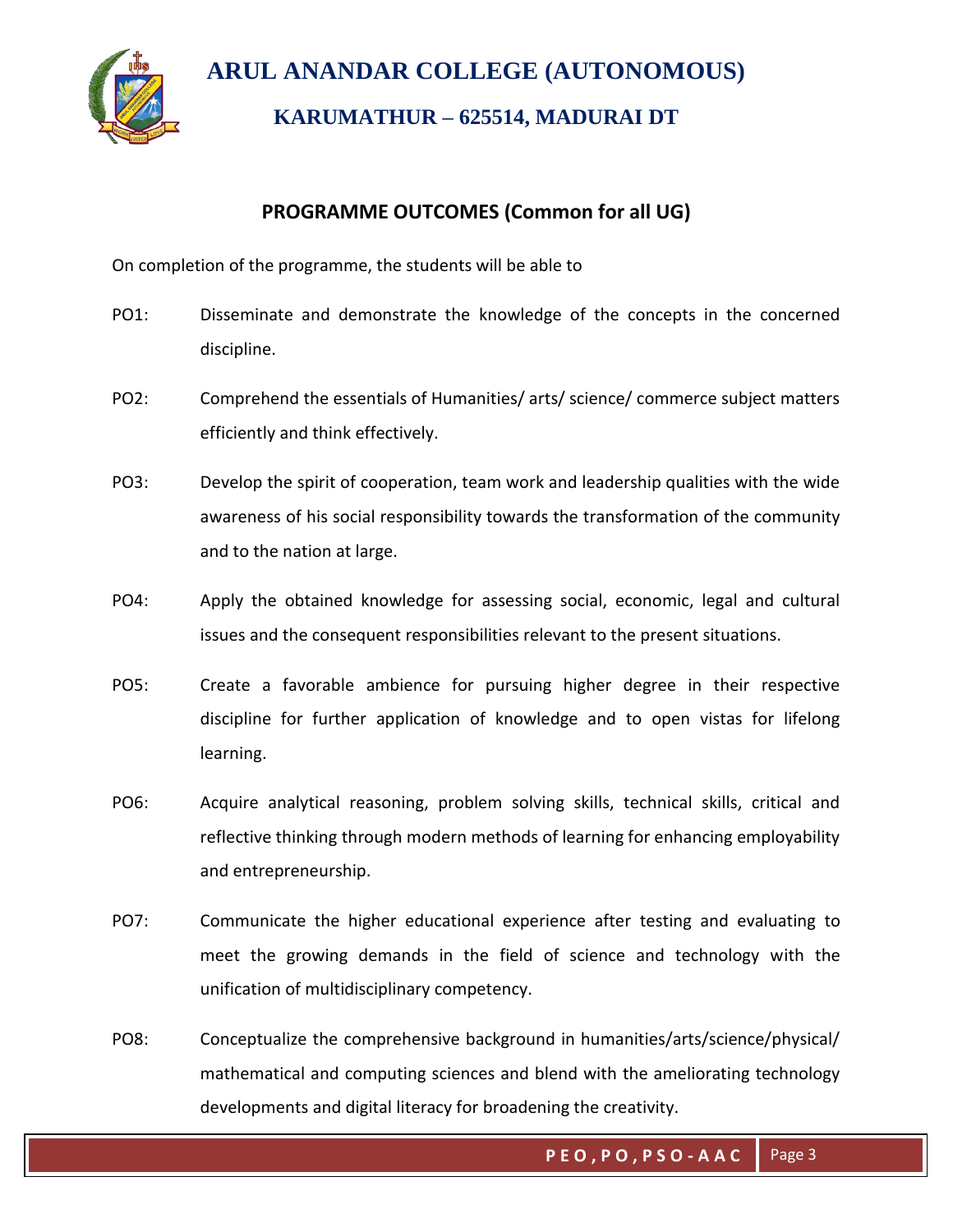

## **PROGRAMME OUTCOMES (Common for all PG)**

On completion of the programme, the students will be able to

- PO1: Demonstrate profound comprehension of the concepts, theories, and principles in the disciplinary knowledge and appreciate its contextual significance.
- PO2: Conceptualize the theories, formulate decision making models, and design solutions to the growing national needs together with the reflective analysis of its implications.
- PO3: Develop the skills of analytical reasoning and associate the relevance of the theoretical concepts in various perspectives.
- PO4: Critically evaluate the practical utility of translating theory into praxis and lab into land towards societal upliftment.
- PO5: Undertake creative research initiatives with innovative Trans-disciplinary approach for catering the contemporary needs of rural development.
- PO6: Empower themselves by digital, communication, programming and professional skills for a suitable career in this competitive globe.
- PO7: Engage in self-directed and life-long learning and elicit optimal personality by rising in leadership qualities, active involvement in teamwork, and collaboration with the members of the diverse cultural groups in the society.
- PO8: Emerge as responsible citizens with the awareness of their role in promoting environmental sustainability and gender equity together with the adsorption of ethical, social, moral and cultural values.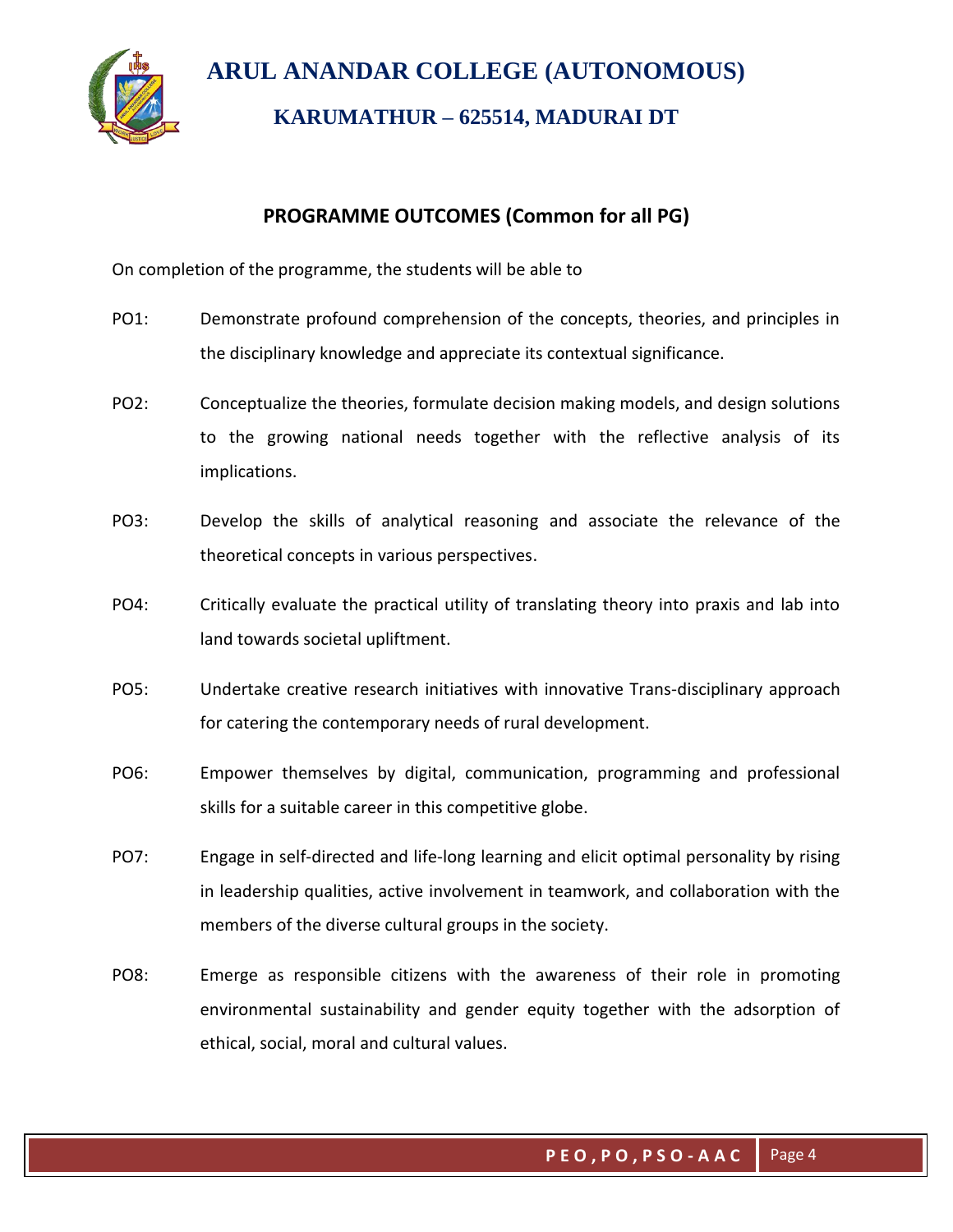

# **KARUMATHUR – 625514, MADURAI DT**

### **DEPARTMENT OF HISTORY**

### **B.A. History**

#### **PROGRAMME SPECIFIC OUTCOMES**

*On completion of B.A. History programme, the students will be able to*

- PSO1 : Correlate the general course of human history in multiple areas of the world.
- PSO2 : Analyze the fundamental Social, Economic, Political and Religious institutions existed in India through the ages.
- PSO3 : Acquire administrative and exhibit managerial skills, problem solving skills, critical thinking and reflective thinking to receive placements in any companies, firms and managerial positions.
- PSO4 : Develop the skills needed to pursue competitive examination which enhances the job opportunities.
- PSO5 : Develop the knowledge of the administrative system of various countries, governments and Public Administration which make the students to be social responsible citizen of India.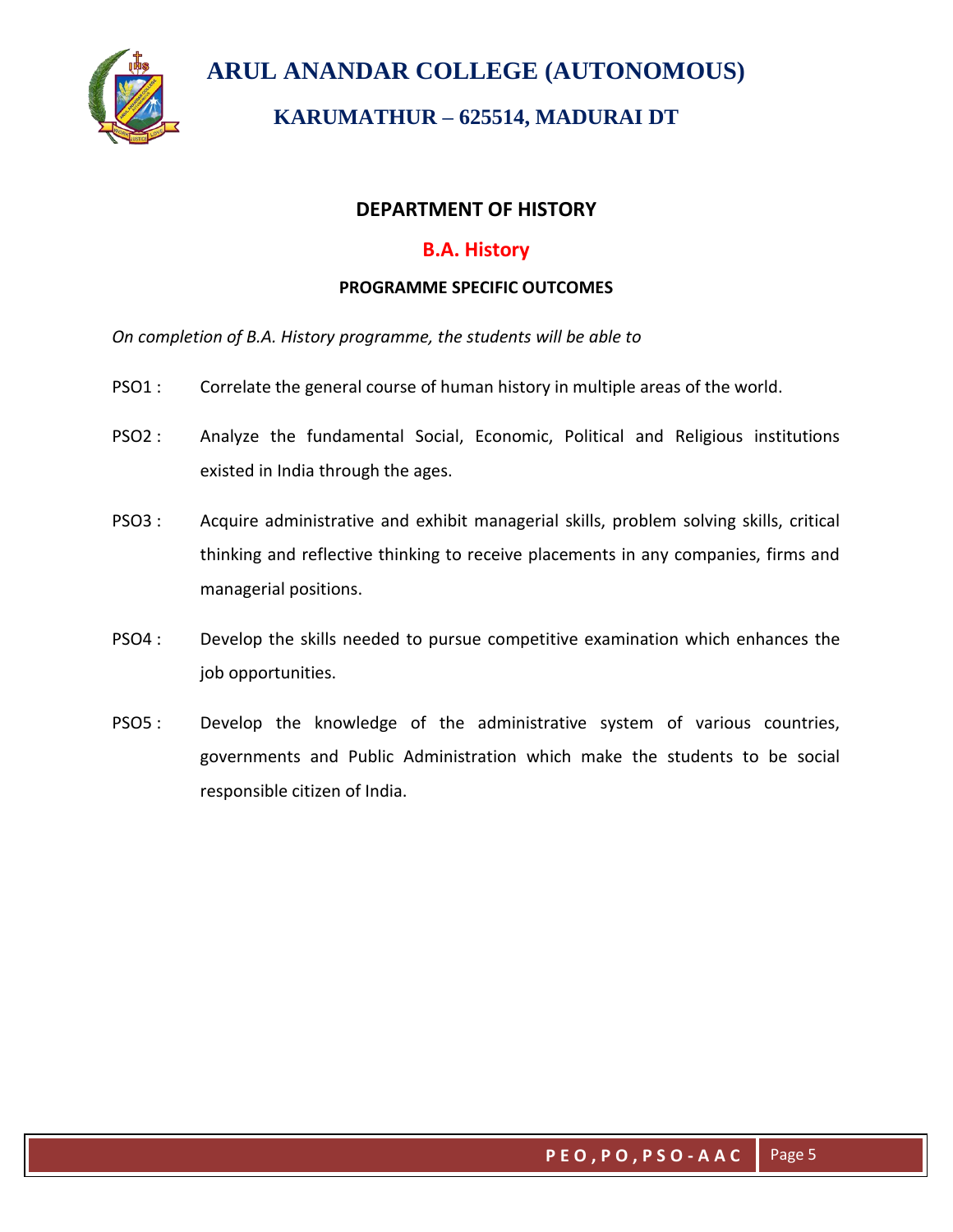

# **KARUMATHUR – 625514, MADURAI DT**

## **DEPARTMENT OF ECONOMICS**

### **B.A. Economics**

#### **PROGRAMME SPECIFIC OUTCOMES**

*On completion of B.A. Economics programme, the students will be able to*

- PSO1: Identify the core economic concepts and theories.
- PSO2: Correlate the economic theories and concepts with real life situations.
- PSO3: Predict the future economic events by applying economic models.
- PSO4: Apply the different economic policies at different economic environment.
- PSO5: Exercise the subject knowledge of Economics to get employment and opportunities in higher education.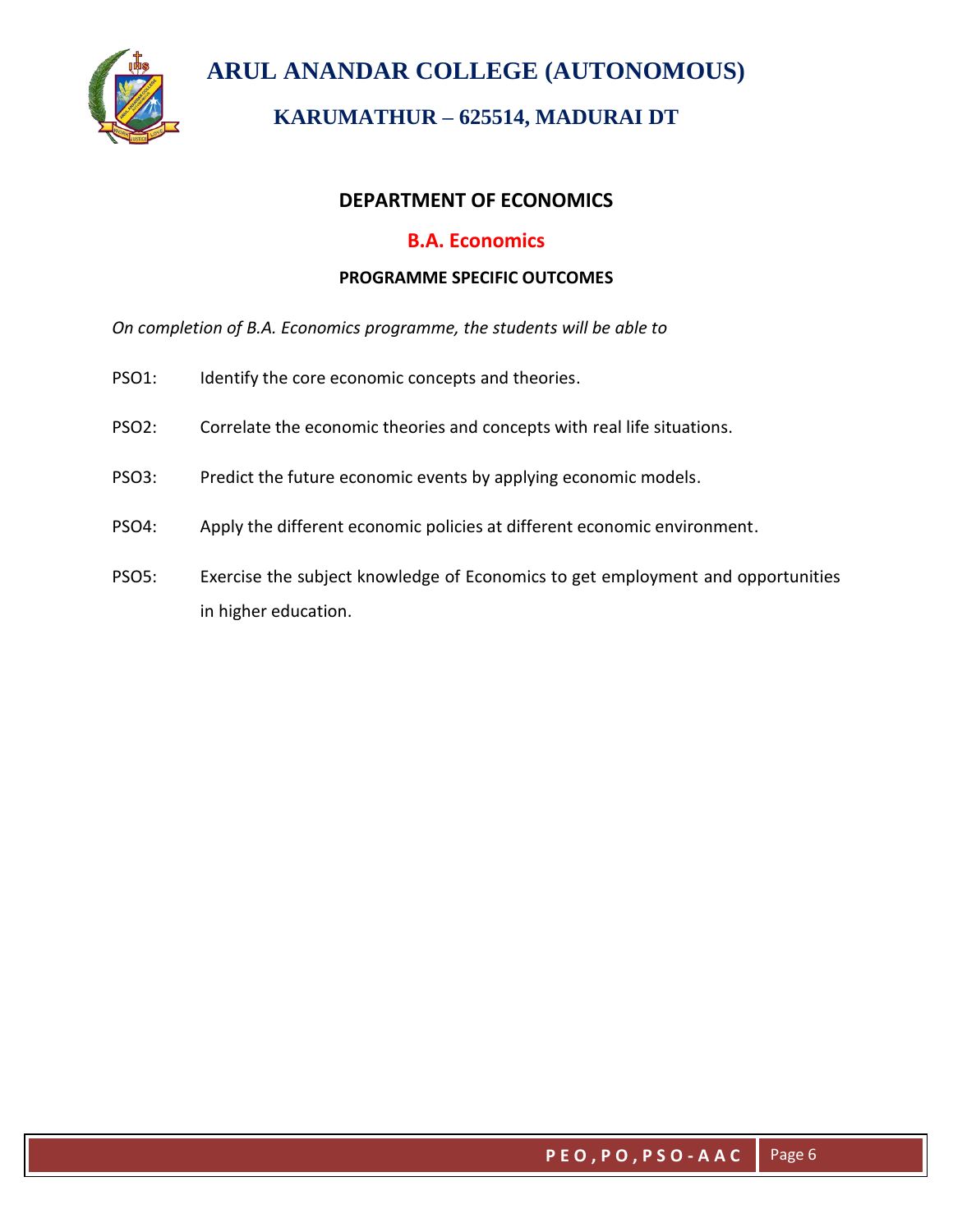

# **KARUMATHUR – 625514, MADURAI DT**

### **DEPARTMENT OF ECONOMICS**

### **M.A. Economics**

#### **PROGRAMME SPECIFIC OUTCOMES**

*On completion of M.A. Economics programme, the student will be able to* 

- PSO1: Realize the classical and contemporary economic principles and models.
- PSO2: Discover and understand the structural economic problems of an economy.
- PSO3: Apply the economic doctrines and thoughts in business decision making process.
- PSO4: Exercise the quantitative techniques to address the economic problems at micro and macro level.
- PSO5: Identify the socio economic problems and suggest the suitable remedies to address the local socio economic problems.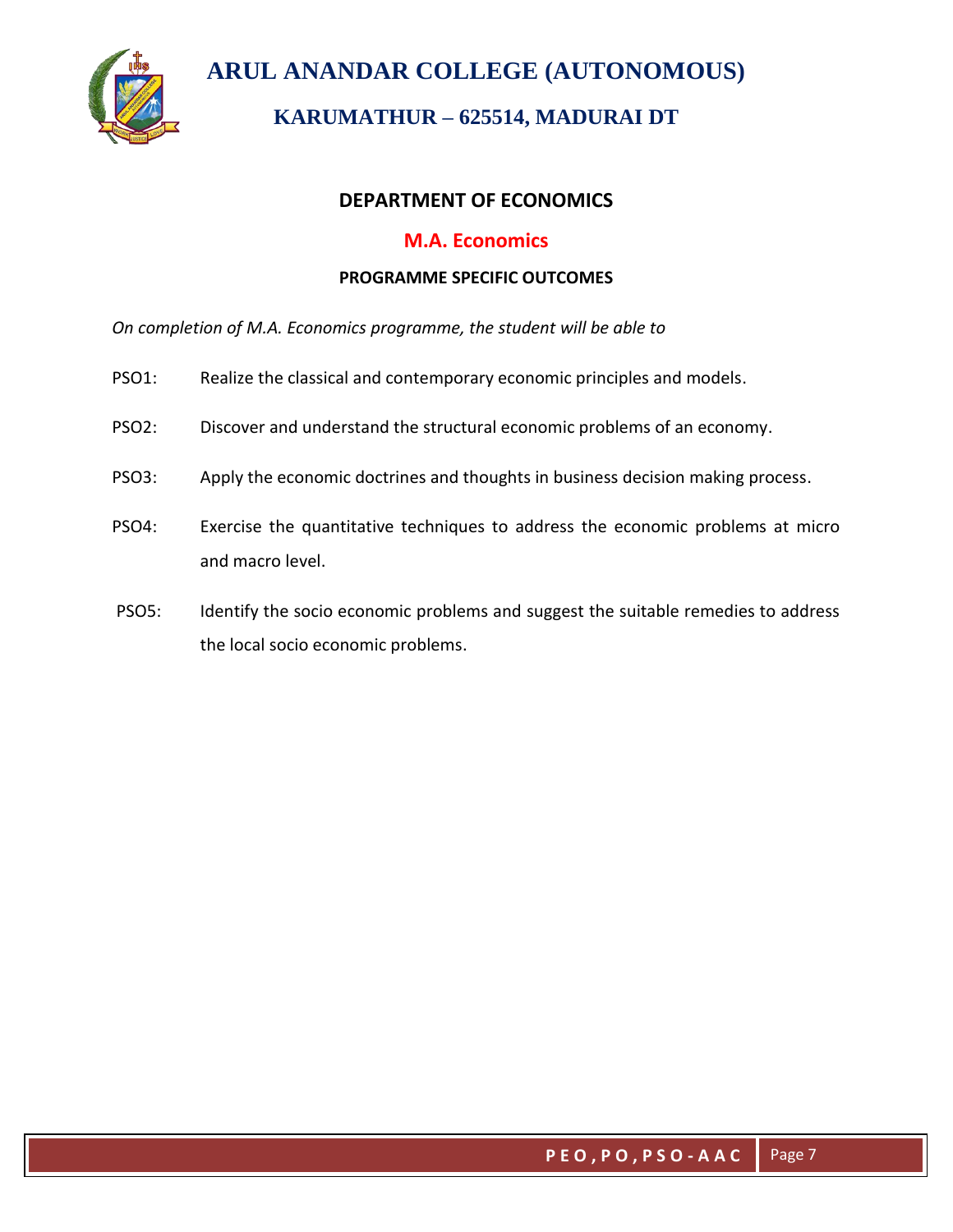

# **KARUMATHUR – 625514, MADURAI DT**

### **DEPARTMENT OF PHILOSOPHY**

## **B.A. Philosophy**

#### **PROGRAMME SPECIFIC OUTCOMES**

*On completion of B.A. Philosophy programme, the students will be able to* 

- PSO1: Record a sufficient knowledge of philosophical trends bordering on to religion, psychology, and socio-political realities.
- PSO2: Describe comprehensive understanding of the areas and issues related to philosophy and its allied subjects.
- PSO3: Apply what is learnt in classes in view of transforming oneself and the society.
- PSO4: Critically analyse or synthesize ideas, ideals, and practices of various schools of philosophy.
- PSO5: Assess the learning experiences to embrace a value-based inclusive world.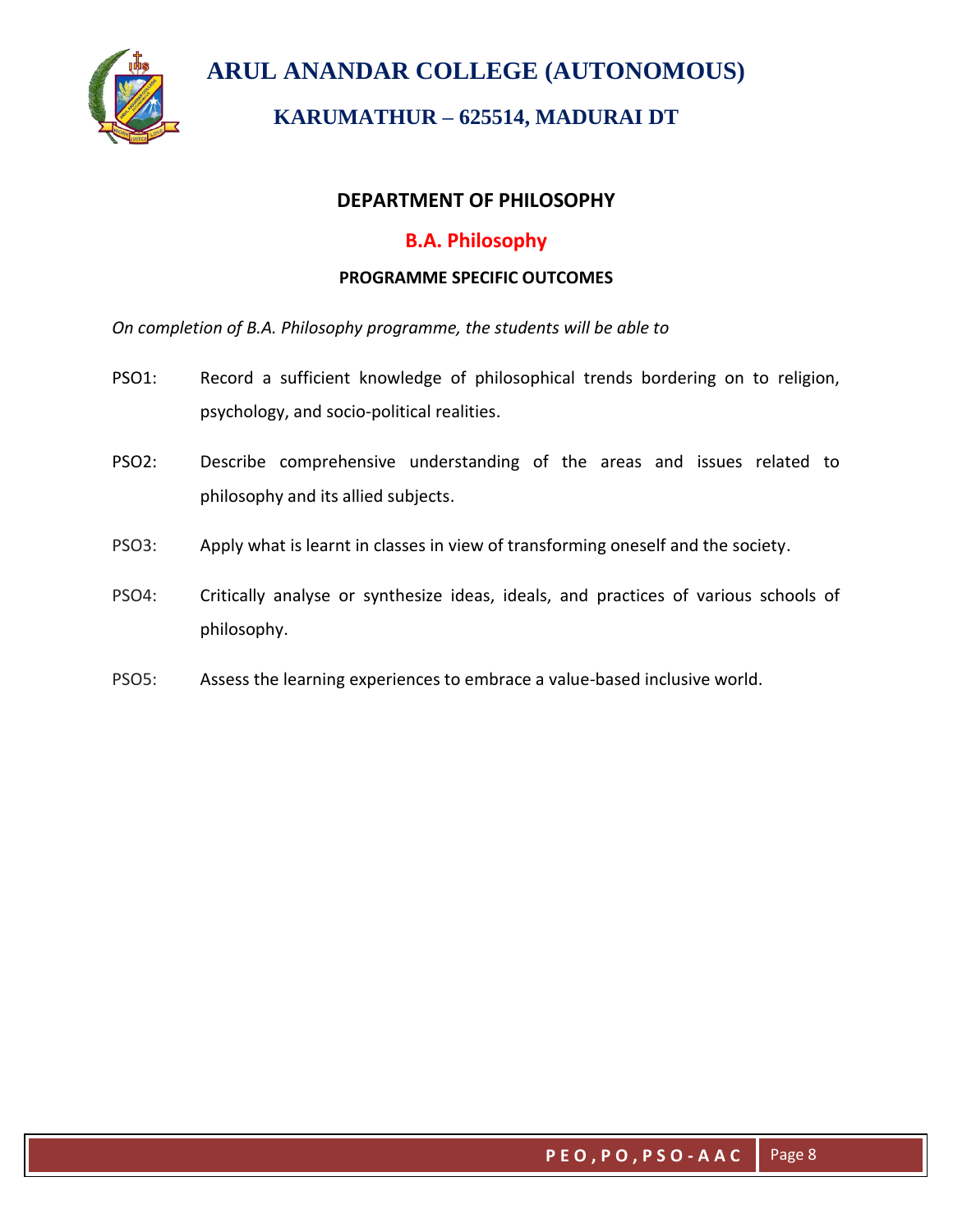

# **KARUMATHUR – 625514, MADURAI DT**

### **DEPARTMENT OF PHILOSOPHY**

### **M.A. Philosophy**

#### **PROGRAMME SPECIFIC OUTCOMES**

*On completion of M.A. Philosophy programme, the students will be able to* 

- PSO1: Develop an in-depth comprehension and appreciation of important concepts and trends in the field of philosophy, religion, and psychology.
- PSO2: Employ skills in applying, analysing, and doing research that promote academic progression in view of social transformation.
- PSO3: Gain general capacity to express philosophical ideas and defend them effectively in argument, both in writing and speaking.
- PSO4: Cultivate suitable aptitudes to read, evaluate, and critically respond to philosophy and other disciplines.
- PSO5: Instil in oneself and in others the qualities of right thinking, value based living, and peaceful coexistence with other persons and with nature.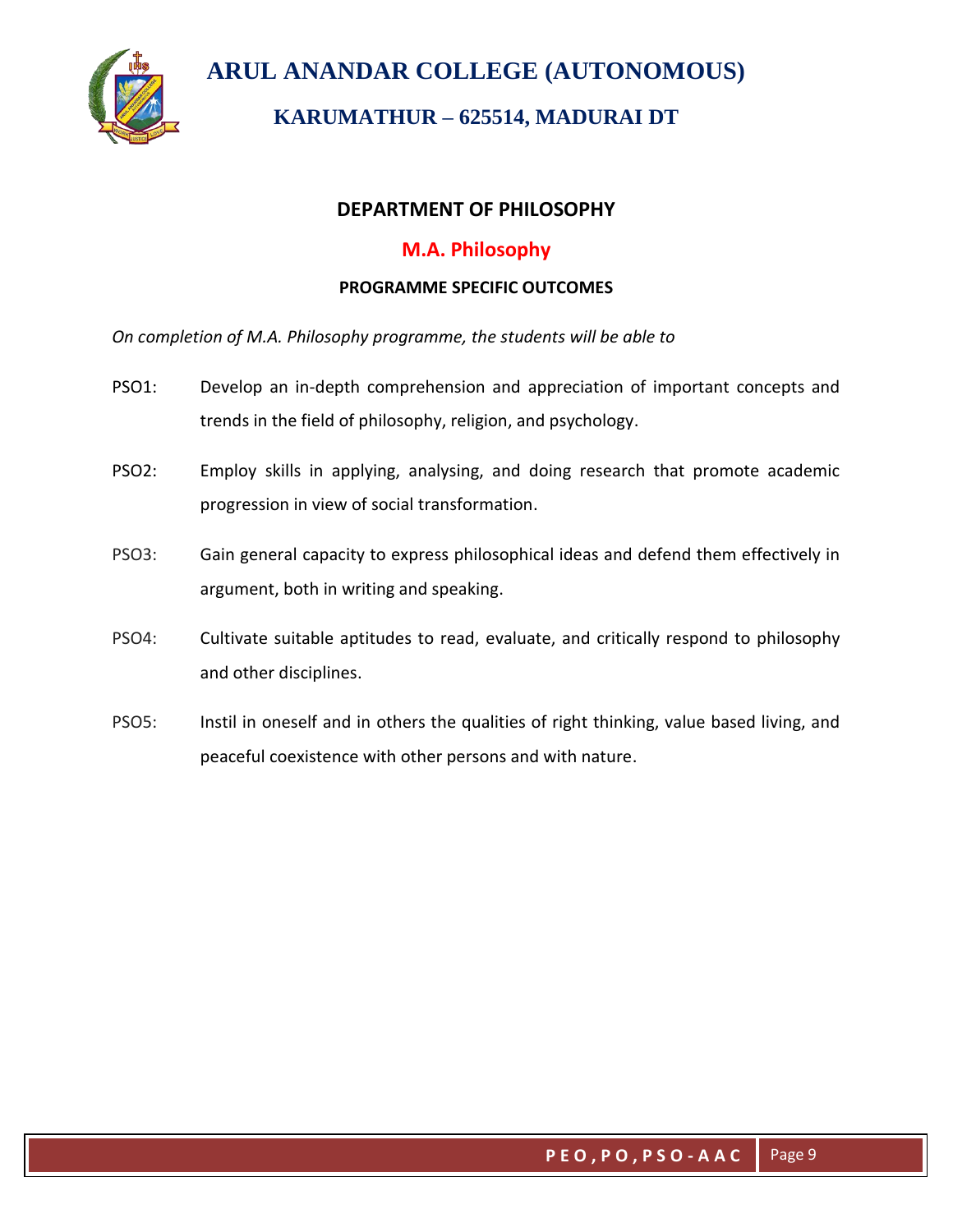

# **KARUMATHUR – 625514, MADURAI DT**

### **DEPARTMENT OF MATHEMATICS**

### **B.Sc. Mathematics**

#### **PROGRAMME SPECIFIC OUTCOMES**

*On completion of B.Sc. Mathematics programme, the students will be able to* 

- PSO1: Explicate the concepts of pure and applied Mathematics by demonstrating the knowledge and understanding of the mathematical principles in multidisciplinary environments.
- PSO2: Analyze and evaluate Mathematical concepts and principles with the utilization of the logical and scientific approach.
- PSO3: Develop the competency of integrating mathematics with other domains of science by applying the skills of problem solving in the fields of social science and technology.
- PSO4: Construct, create and communicate well-structured mathematical arguments with the interpretation and incorporation of mathematical ideas independently.
- PSO5: Appreciate the beauty of Mathematics with the attainment of proficiency in problem solving, computational skills, critical thinking, technical and quantitative reasoning skills.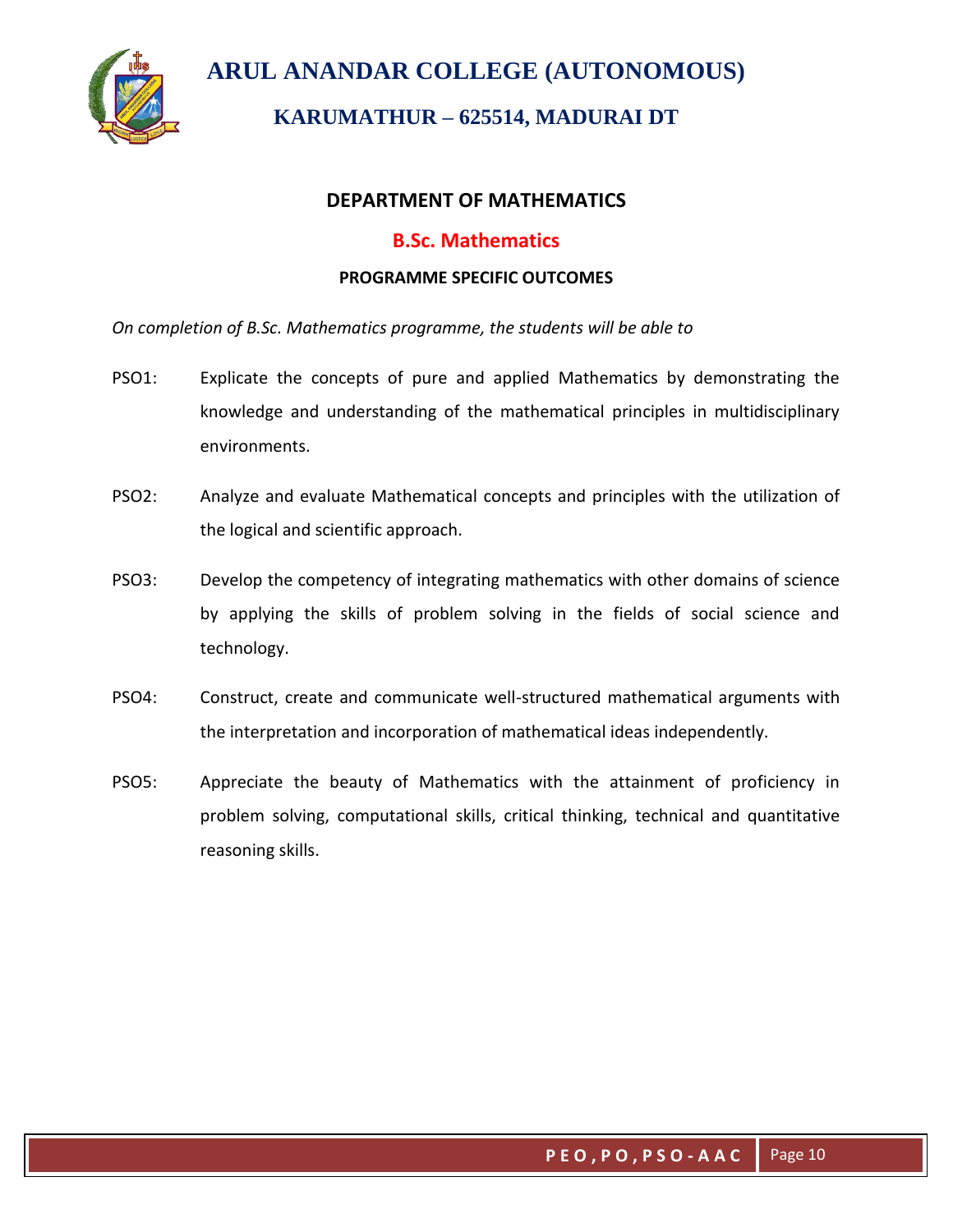

# **KARUMATHUR – 625514, MADURAI DT**

### **DEPARTMENT OF MATHEMATICS**

### **M.Sc. Mathematics**

#### **PROGRAMME SPECIFIC OUTCOMES**

*On completion of M.Sc. Mathematics programme, the students will be able to* 

- PSO1: Demonstrate the acquired knowledge of mathematical concepts and enrich their professional standards to work efficiently in diverse professional environments and multi-disciplinary projects.
- PSO2: Acquire analytical, scientific and problem-solving skills and appraise the intervention of mathematical modeling in fulfilling the dynamic development needs of various levels
- PSO3: Apply and analyze the mathematical concepts and principles in different perspectives and design optimal solutions to real-life problems.
- PSO4: Articulate interpretations and justifications of mathematical theories and develop the practice of self-regulated learning.
- PSO5: Explore their mathematical knowledge independently to get indulged in the lifelong learning process with the enrichment of interest towards research in Mathematics.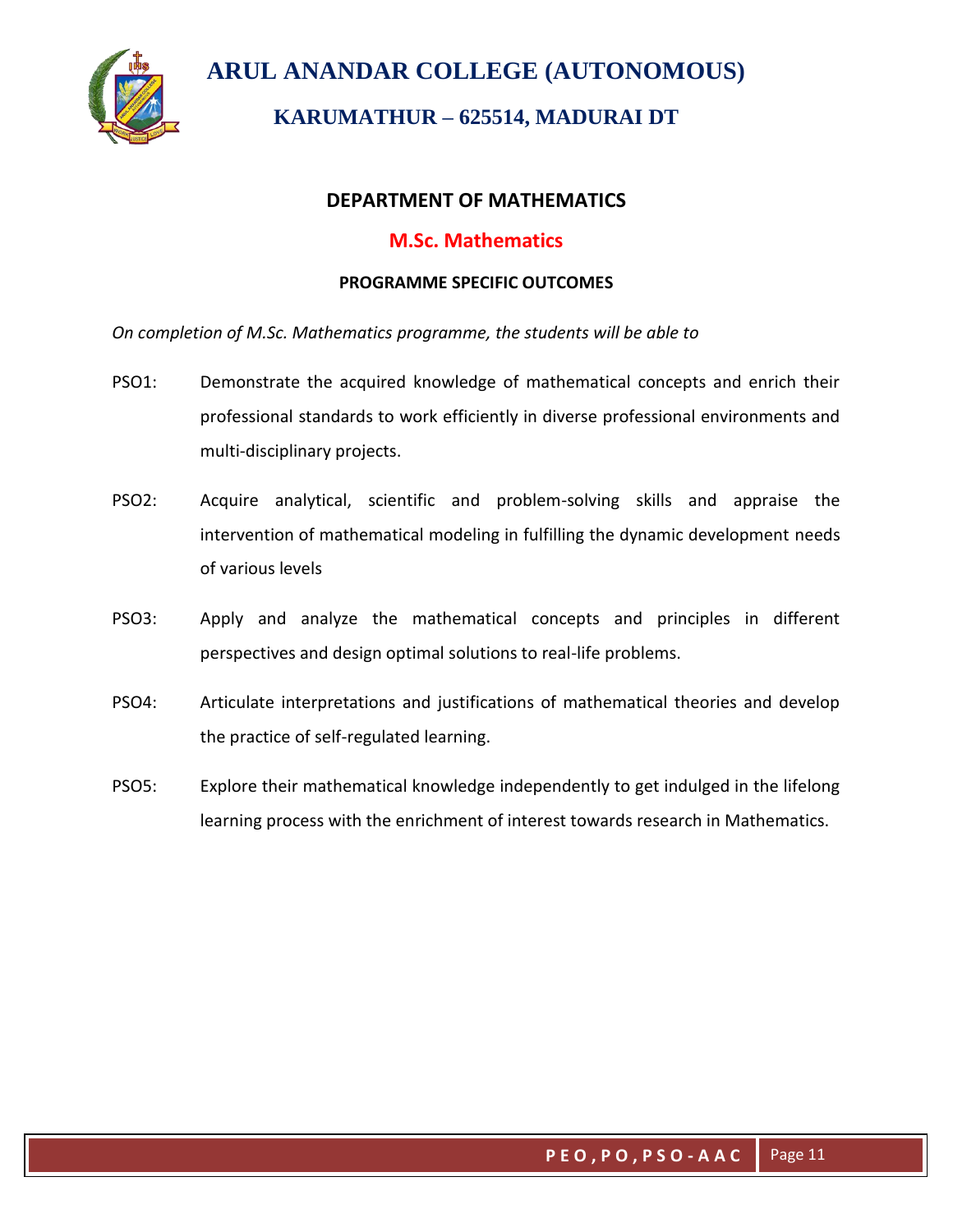

# **KARUMATHUR – 625514, MADURAI DT**

### **DEPARTMENT OF PHYSICS**

### **B.Sc. Physics**

#### **PROGRAMME SPECIFIC OUTCOMES**

*On completion of B.Sc. Physics programme, the students will be able to* 

- PSO1: Apply the basic concepts of physics principles for the applications in scientific, industrial, communication, medical, energy and environmental fields.
- PSO2: Acquire the problem solving skills and experimental skills keeping in mind the needs of the society and environment.
- PSO3: Formulate, conduct, analyze, interpret the theory and experiments in Physics effectively as an individual or a leader for a group.
- PSO4: Develop the experimental tools with numerical techniques with an understanding of physics concepts.
- PSO5: Demonstrate and communicate theoretical and experimental Physics ideas to the society.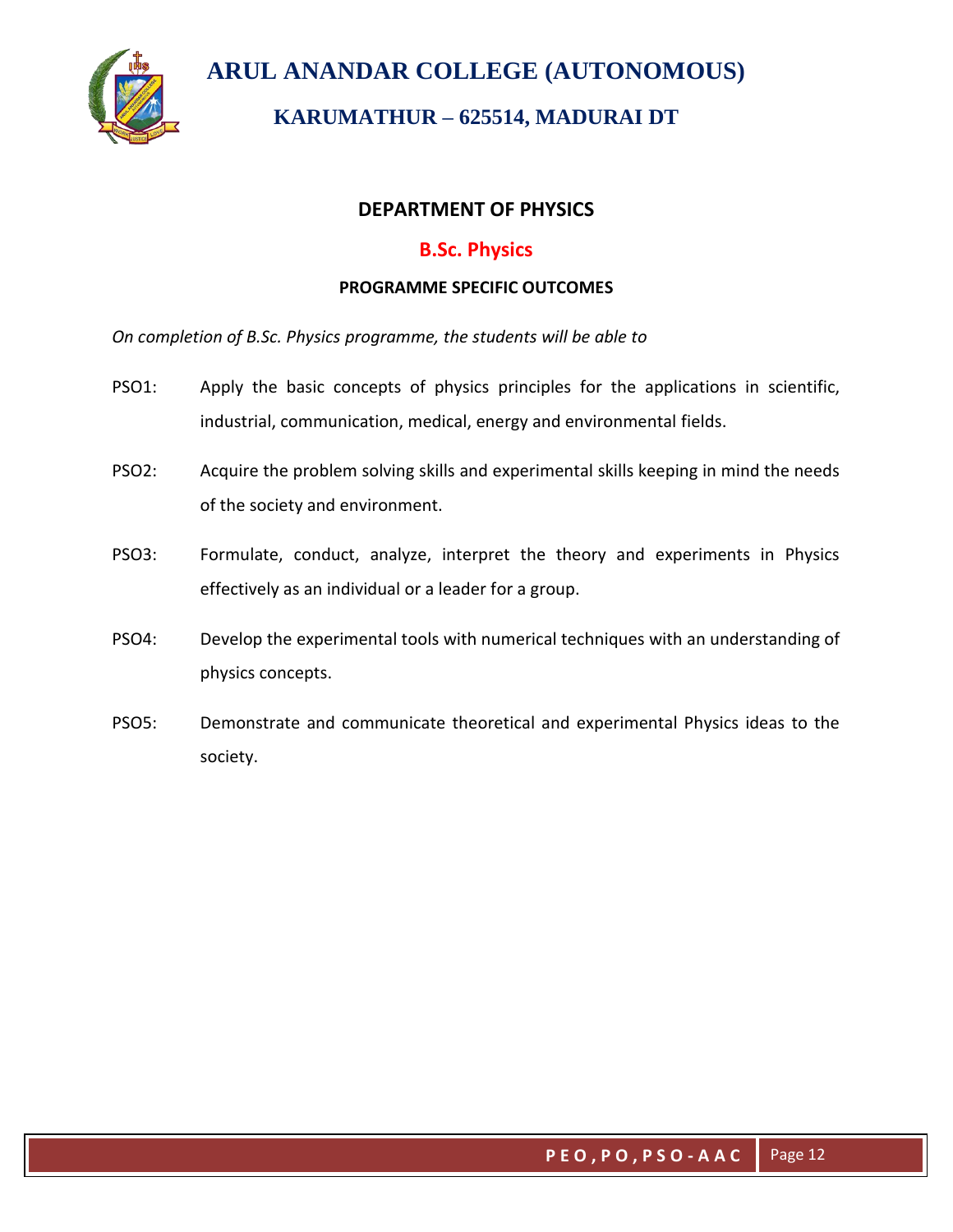

# **KARUMATHUR – 625514, MADURAI DT**

### **DEPARTMENT OF PHYSICS**

### **M.Sc. Physics**

#### **PROGRAMME SPECIFIC OUTCOMES**

*On completion of M.Sc. Physics programme, the students will be able to*

- PSO1: Comprehend the concepts and diverse fields in Physics.
- PSO2: Exhibit outstanding proficiencies in applying various concepts in physics to fulfil the regional, national and global needs.
- PSO3: Acquire the skill to communicate effectively and demonstrate experiments and the ability to analyse & interpret the concepts of physics that will enable them to shine in the field of education, research and development.
- PSO4: Socialise with the society to perform collaborative inter-disciplinary activities, take part in internship/ on-site training and undertake research projects.
- PSO5: Work in the field of physics with the desire to make it as a lifelong learning process for their continued academic and professional development.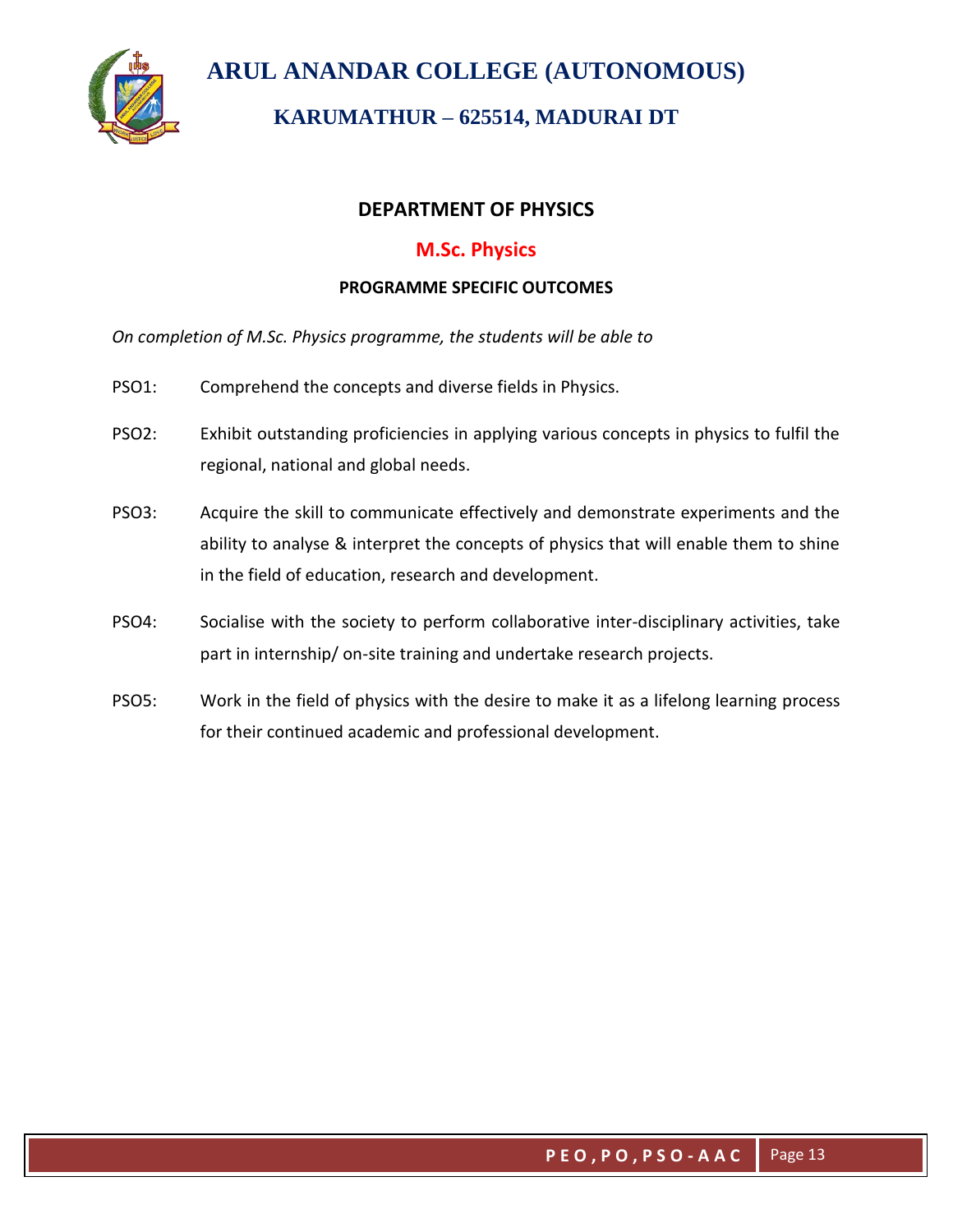

# **KARUMATHUR – 625514, MADURAI DT**

### **DEPARTMENT OF CHEMISTRY**

### **B.Sc. Chemistry**

#### **PROGRAMME SPECIFIC OUTCOMES**

*On completion of B.Sc. Chemistry programme, the students will be able to*

- PSO1: Recognise the basic concepts of Chemistry and to provide students with the skills required to succeed in future career prospects in Chemistry.
- PSO2: Acquire the ability to identify and describe the principles of pure and applied Chemistry.
- PSO3: Apply the contextual knowledge of Chemistry to identify and solve problems, think significantly and to function effectively as an individual in multidiscipline.
- PSO4: Synthesise, compare, evaluate, classify, interpret and effectively apply the basic laws, principles, process and mechanism involved in the domain of Chemistry.
- PSO5: Impart a broad foundation in Chemistry and enable them to evaluate and analyse critically the scientific facts.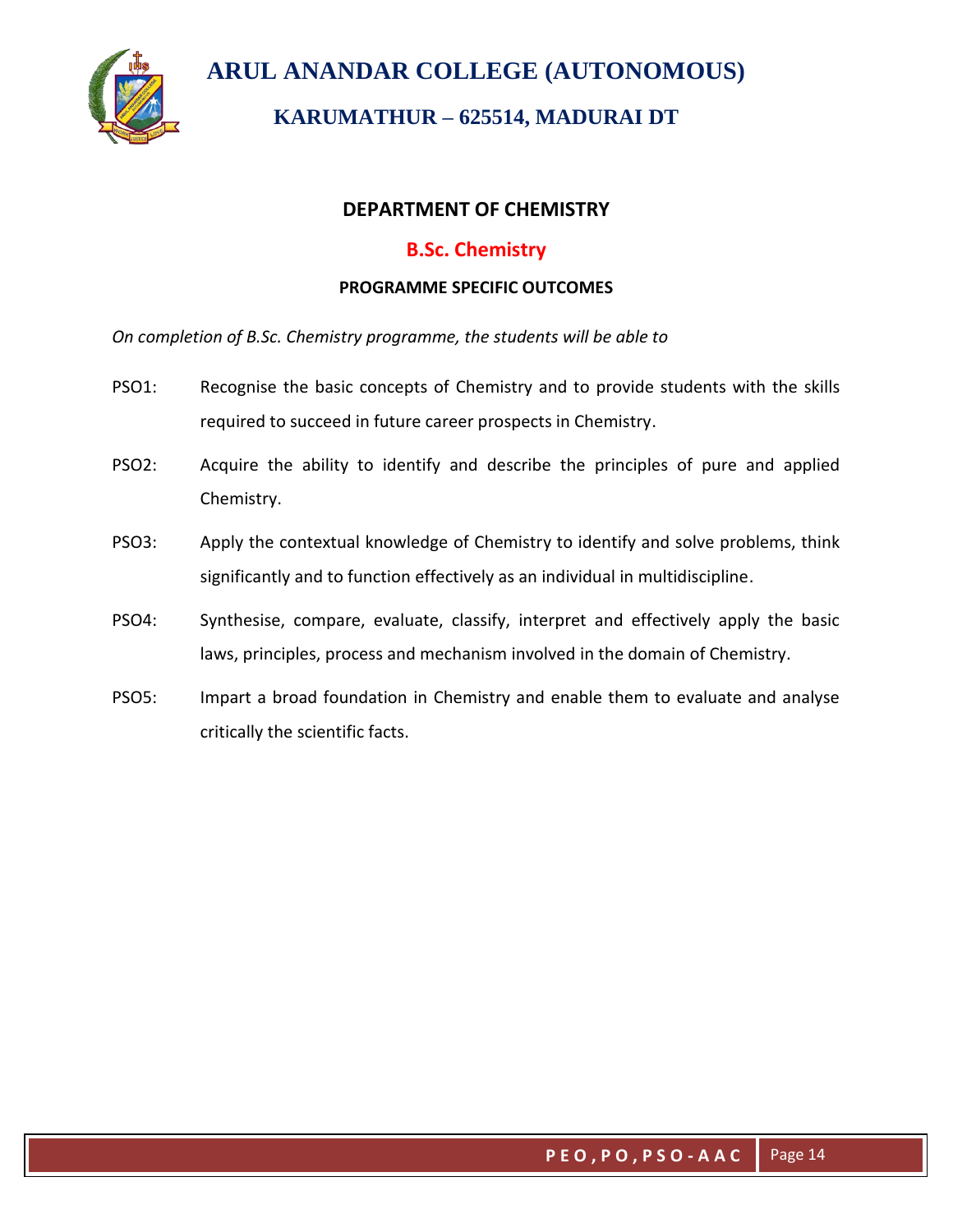

## **KARUMATHUR – 625514, MADURAI DT**

### **DEPARTMENT OF CHEMISTRY**

#### **M.Sc. Chemistry**

#### **PROGRAMME SPECIFIC OUTCOMES**

*On completion of M.Sc. Chemistry programme, the students will be able to*

- PSO1: Apply the fundamental concepts and applications of various chemical and scientific theories.
- PSO2: Interpret the background of organic reaction mechanisms, stereochemistry, experimental methods of chemical analysis, molecular rearrangements, separation techniques, natural products and biomolecules.
- PSO3: Describe the importance of various elements in the periodic table, concept, theories and applications of coordination chemistry, determining the properties of solids using solid state chemistry, point group prediction and its applications using group theory.
- PSO4: Conceptualize the understanding about the physical aspects of quantum theory, spectroscopy, thermodynamics, kinetics, surface chemistry, electrochemistry, equilibrium, computational chemistry and their applications in organic and inorganic chemistry.
- PSO5: Develop analytical skills and problem solving skills required to develop new applications of chemistry.
- PSO6: Transform learned knowledge and skills to qualify in NET, GATE and other national and international level competitive exam for higher studies and jobs.
- PSO7: Empower themselves in recent and advanced developments in the various fields of research and jobs related to the discipline of Chemistry.
- PSO8: Apply appropriate techniques of qualitative and quantitative analysis for the upliftment of the society.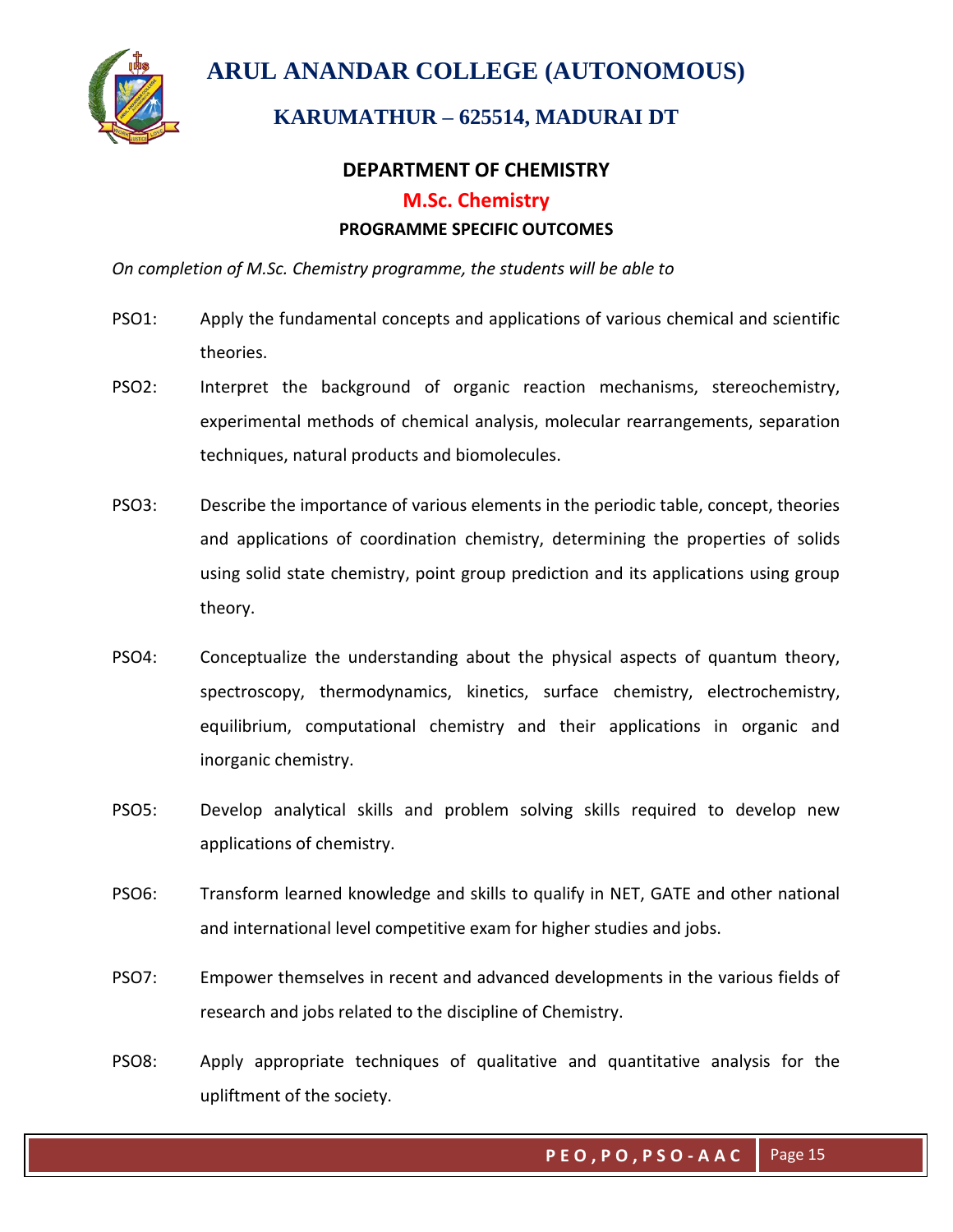

# **KARUMATHUR – 625514, MADURAI DT**

## **DEPARTMENT OF RURAL DEVELOPMENT SCIENCE**

### **B.Sc. Rural Development Science**

#### **PROGRAMME SPECIFIC OUTCOMES**

*On completion of B.Sc. Rural Development Science programme, the students will be able to*

- PSO1: Understand the nature and basic concepts of Biological Sciences, Agriculture, Animal Husbandry and Social Sciences.
- PSO2: Integrate various aspects of Biological Sciences, Agriculture, Animal Husbandry and Social Sciences.
- PSO3: Develop the specific skills of Biological Sciences, Agriculture, Animal Husbandry and Social Sciences through practical, field exposure and training.
- PSO4: Analyse the usefulness of these subjects in becoming "Rural Development Personnel" and Entrepreneur.
- PSO5: Apply the knowledge and skills acquired in Biological Sciences, Agriculture, Animal Husbandry and Social Sciences in training the farmers.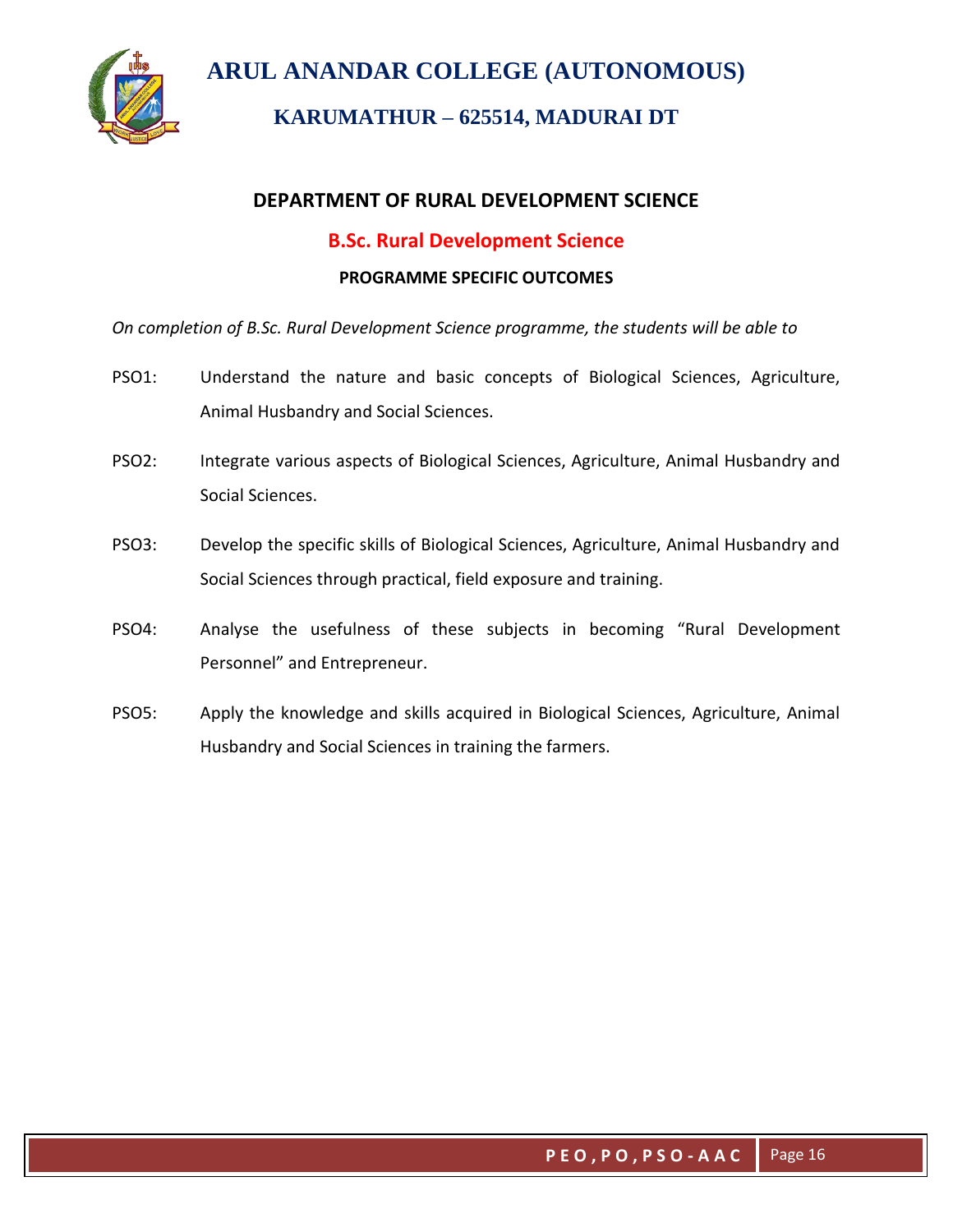

# **KARUMATHUR – 625514, MADURAI DT**

## **DEPARTMENT OF RURAL DEVELOPMENT SCIENCE**

## **M.Sc. Dairy Science and Rural Management**

### **PROGRAMME SPECIFIC OUTCOMES**

*On completion of M.Sc. Dairy Science and Rural Management programme, the students will be able to*

- PSO1: Gain knowledge about dairy science and rural management which help to realize the applications of its various techniques that strengthen the nexus among dairy science, agriculture and rural management.
- PSO2: Equip themselves with skills and become confident in utilizing as well as sharing/disseminating the knowledge acquired for the welfare of the rural society.
- PSO3: Inspire and train rural youths and become role-models by involving and contributing constructively to agriculture, dairy industry and rural development which pave way for sorting out many prevailing rural social problems.
- PSO4: Emerge as rural development personnel and act as catalysts for change, growth and development.
- PSO5: Empower themselves as entrepreneurs with the help of hands-on training, exposure and block placement and also persuaded to pursue research to expand the horizon of knowledge and skills.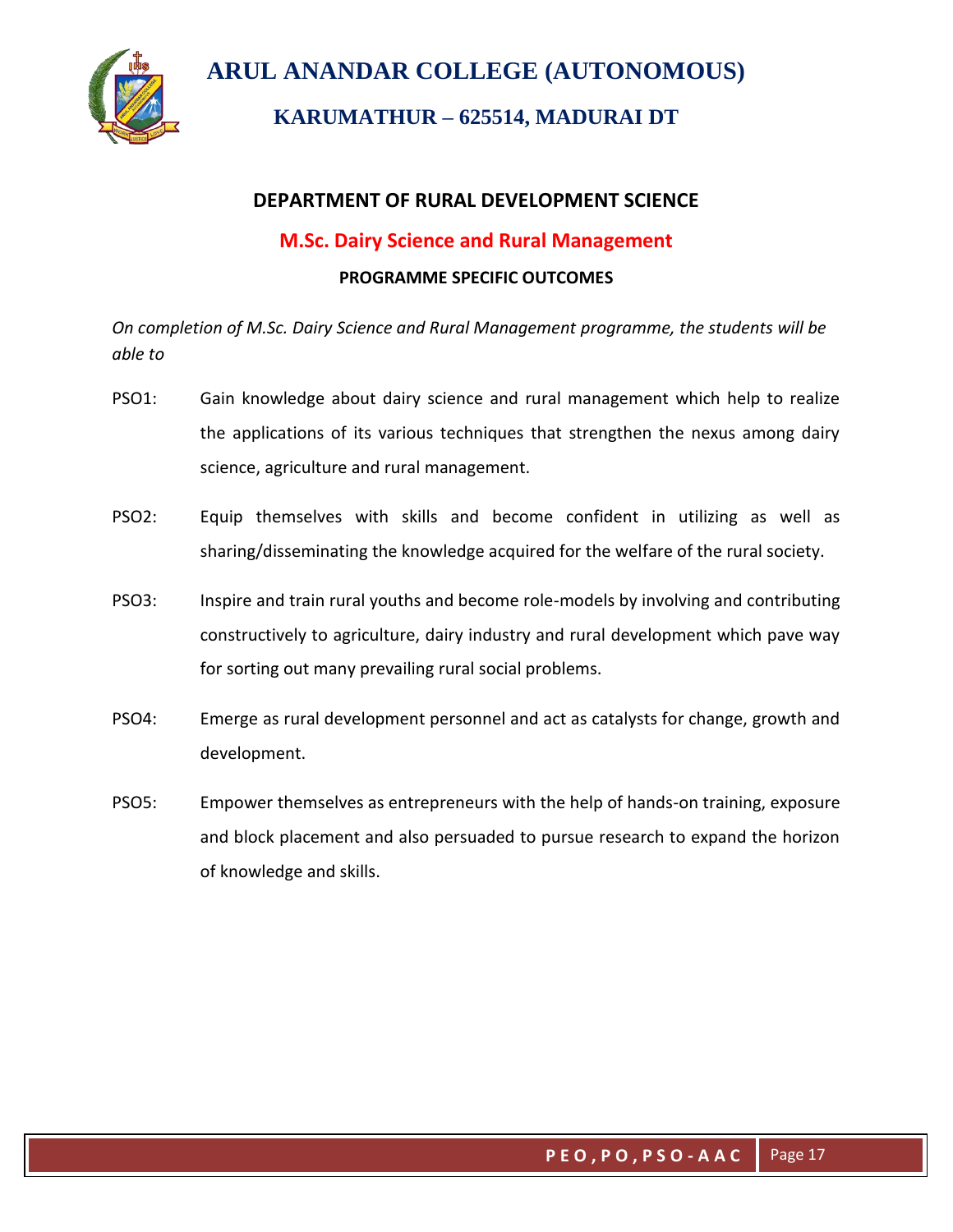

# **KARUMATHUR – 625514, MADURAI DT**

### **DEPARTMENT OF ENGLISH**

### **B.A. English**

#### **PROGRAMME SPECIFIC OUTCOMES**

*On completion of B.A. English programme, the students will be able to*

- PSO1: Read a variety of texts critically and proficiently to demonstrate in writing or speech, the comprehension, analysis and interpretation of those texts.
- PSO2: Speak clearly, effectively and appropriately in a public forum for a variety of audience and purpose.
- PSO3: Demonstrate knowledge and comprehension of major texts and traditions of language and literature written in English as well as their social cultural theoretical and historical contexts.
- PSO4: Examine knowledge of the major texts and traditions of literature written in English in their social, cultural and historical contexts.
- PSO5: Analyze instances of the variety of literary forms closely in terms of style, figurative language and convention.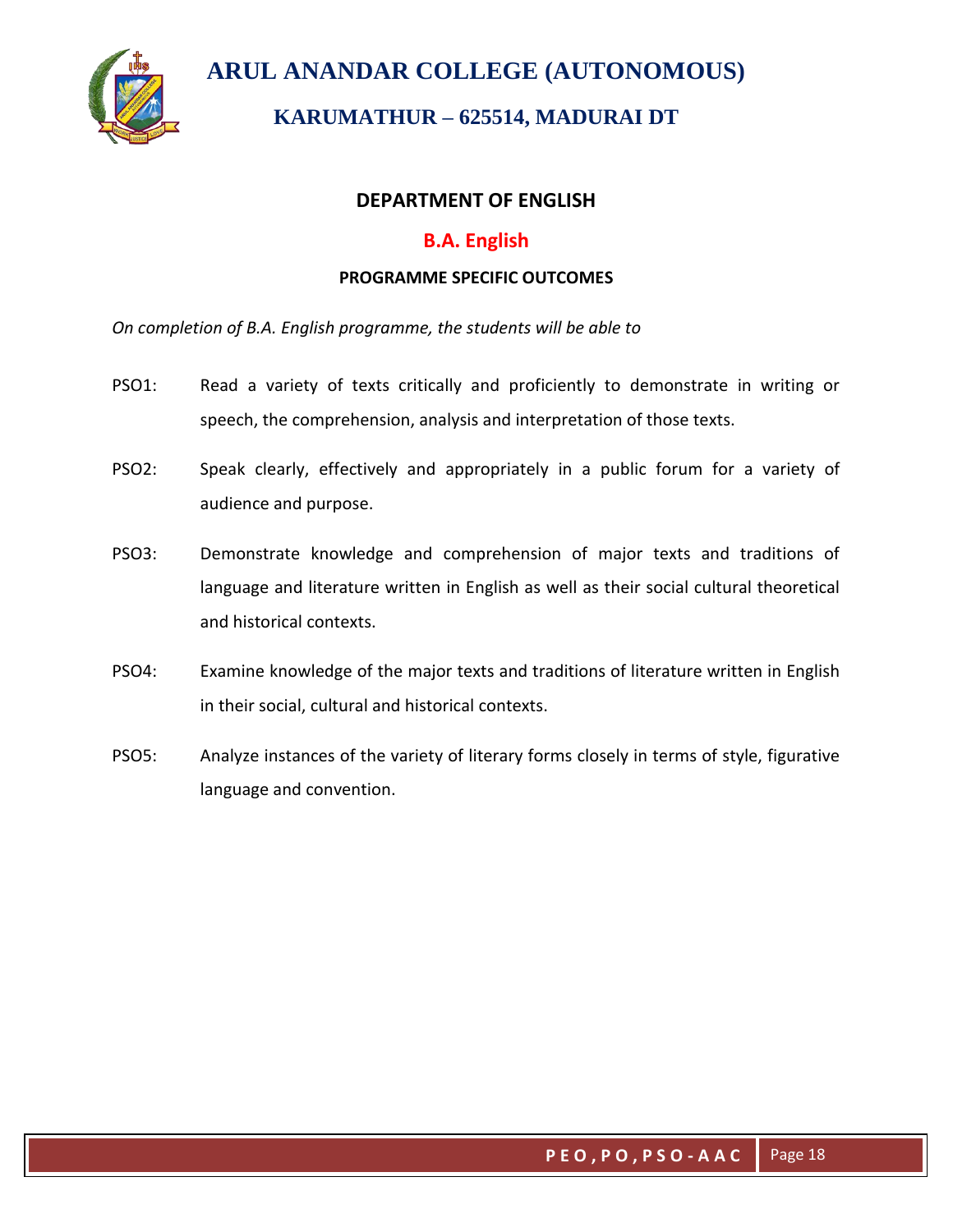

# **KARUMATHUR – 625514, MADURAI DT**

### **DEPARTMENT OF ENGLISH**

### **M.A. English**

#### **PROGRAMME SPECIFIC OUTCOMES**

*On completion of M.A. English programme, the students will be able to*

- PSO1: Attain accessibility to regional as well as Global literatures and identify the sociocultural values in these literatures.
- PSO2: Critique the literary texts in terms of language, social, cultural, political and ecological issues.
- PSO3: Develop critical sensibility and get an outlet for the analysis and interpretation of literary texts.
- PSO4: Sensitise the gender issues and appreciate Gyno and Andro texts in the literary arena.
- PSO5: Imbibe the mechanics of research and its methodologies through projects and get placed in the global market.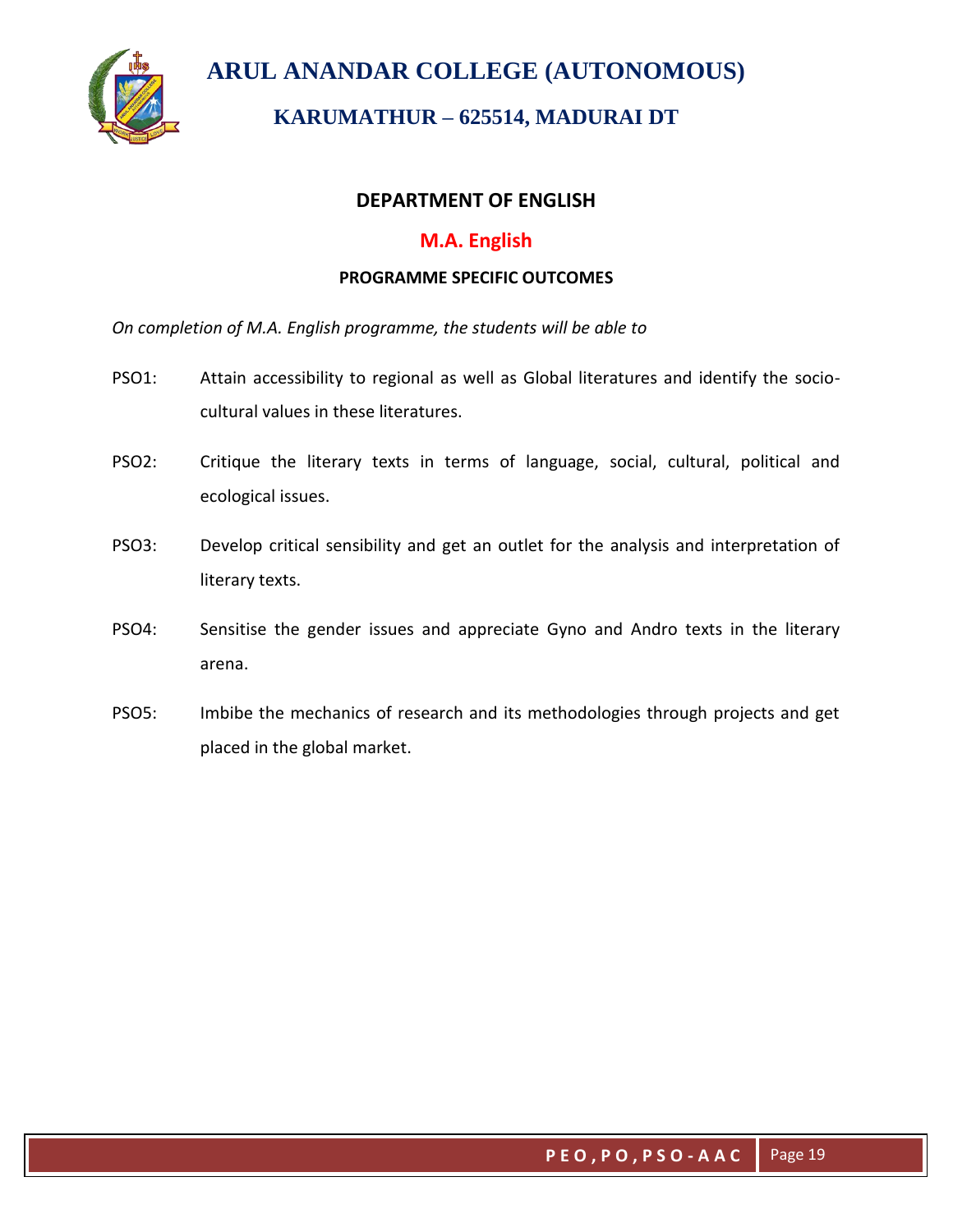

# **KARUMATHUR – 625514, MADURAI DT**

### **DEPARTMENT OF COMMERCE**

### **B.Com. with Computer Applications**

#### **PROGRAMME SPECIFIC OUTCOMES**

*On completion of B.Com. with C.A. programme, the students will be able to*

- PSO1: Develop a wider range of knowledge in the accounting field for applying concepts and techniques in Commerce to meet the current and prospective expectation of business.
- PSO2: Build a strong base in the areas of taxation, finance, computer applications and corporate laws, thereby they relate their conceptual and analytical skills in business finance and audit.
- PSO3: Enhance the students in intellectual, personal, interpersonal and societal skills with a focus on relevant professional career to improve the professional growth.
- PSO4: Empower students with necessary competencies and decision making skills to undertake entrepreneurship as a pertinent career option.
- PSO5: Train and develop students with the necessity of business education, so that they are more competitive for employment and higher education.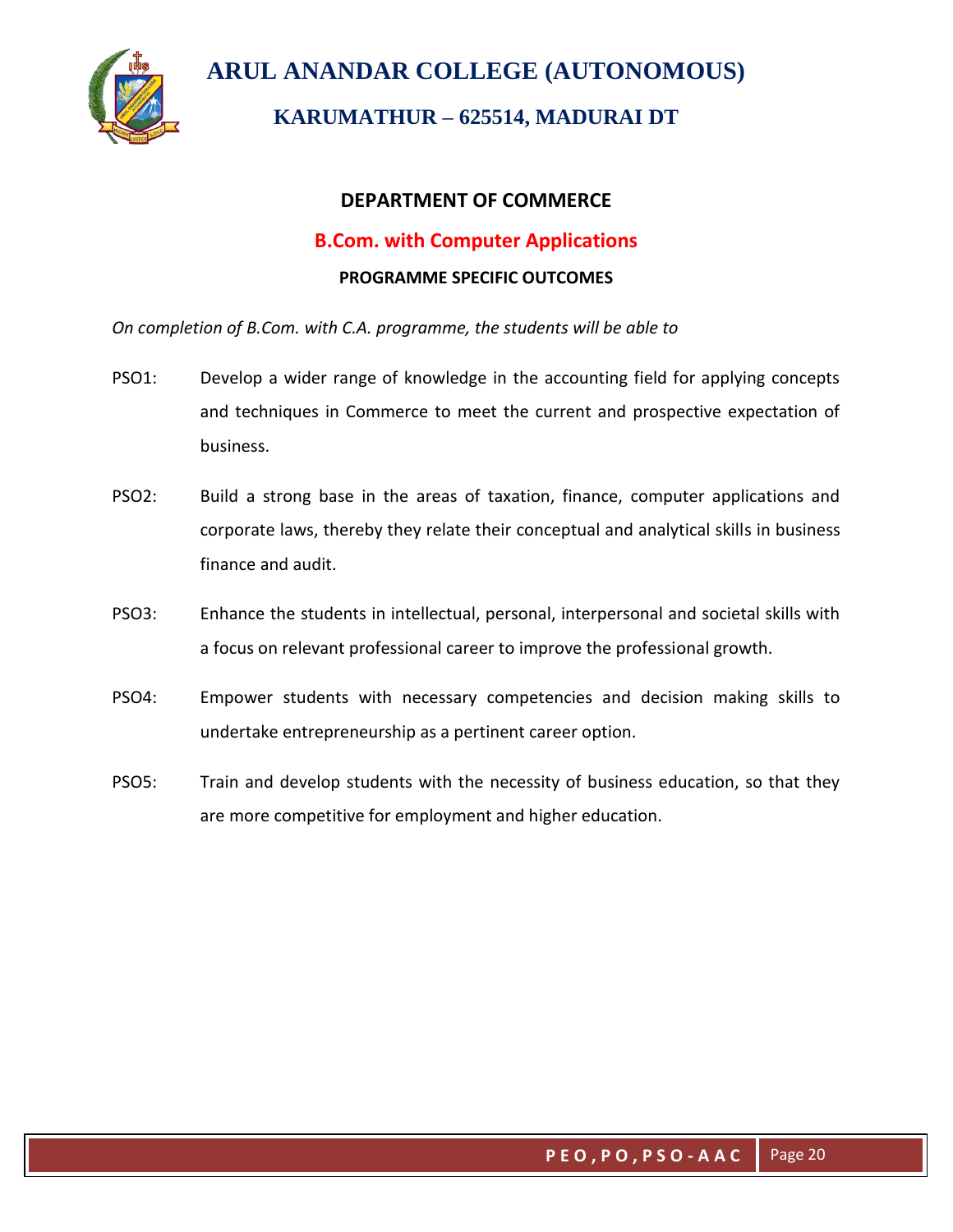

# **KARUMATHUR – 625514, MADURAI DT**

## **DEPARTMENT OF BUSINESS ADMINISTRATION**

## **B.B.A. Business Administration**

### **PROGRAMME SPECIFIC OUTCOMES**

*On completion of B.B.A.Business Administration programme, the students will be able to*

- PSO1: Understand the functional areas of management such as Production, Purchasing, Marketing, Sales, Advertising, Finance and Human resource management.
- PSO2: Acquire knowledge on the structure, systems and forms of business organisation and to explore business opportunities through entrepreneurial skills.
- PSO3: Apply various strategic techniques in functional areas of management.
- PSO4: Work according to the International Trade Procedures and Documentations.
- PSO5: Imbibe analytical skills and decision making skills through internship and project work in functional areas of management.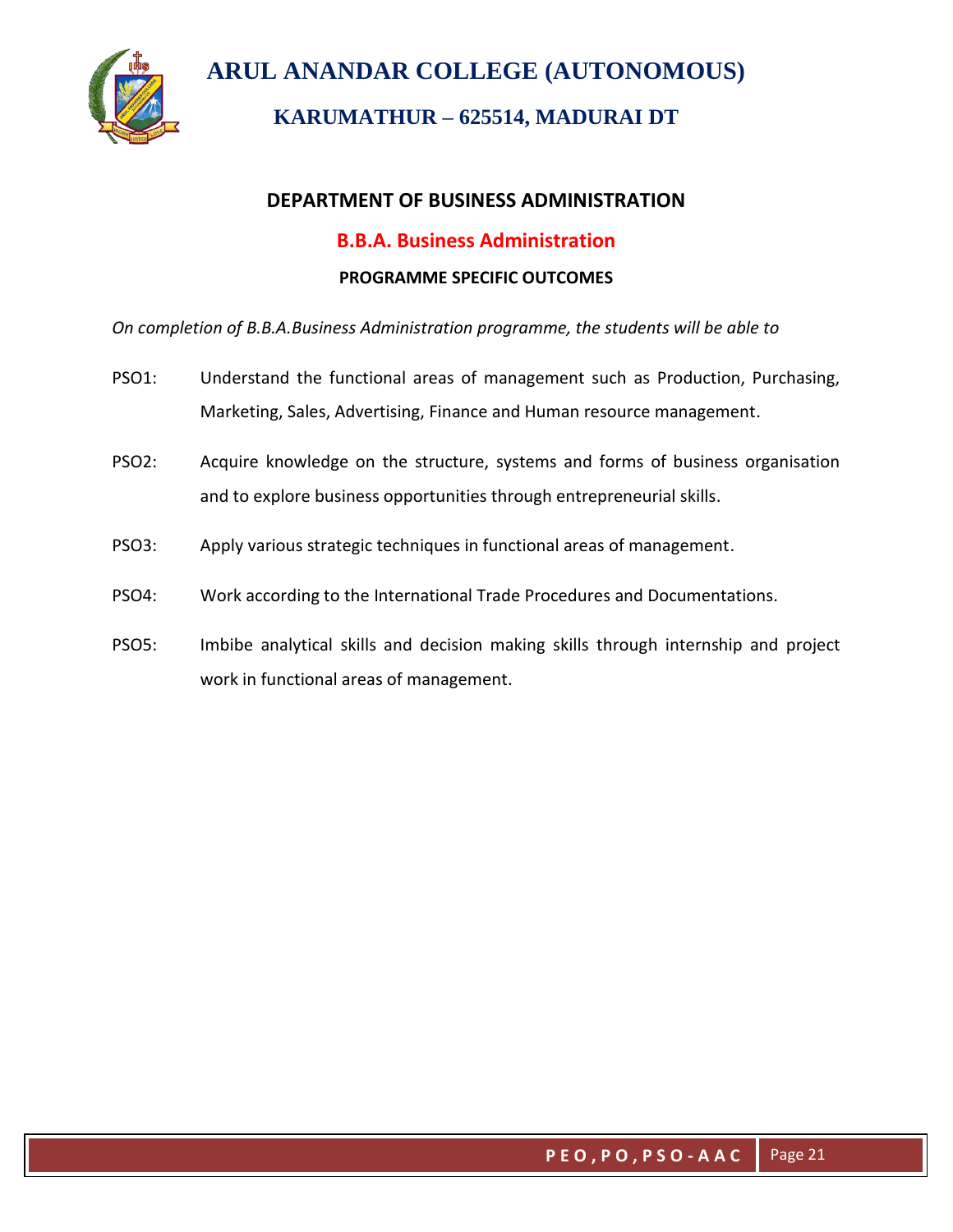

# **KARUMATHUR – 625514, MADURAI DT**

## **DEPARTMENT OF INFORMATION TECHNOLOGY & MANAGEMENT**

## **B.Sc. Information Technology and Management**

#### **PROGRAMME SPECIFIC OUTCOMES**

*On completion of B.Sc. Information Technology and Management programme, the students will be able to*

- PSO1: Learn current techniques and modern tools necessary to develop the software applications, business.
- PSO2: Identify, analyze, formulate and solve technical problems by applying principles of Information Technology and Management to the problem.
- PSO3: Take up multidisciplinary projects and to carry out it as per industry standards.
- PSO4: Comprehend and apply the technical solutions in a global and social context.
- PSO5: Understand and practice professional, ethical, legal, and social responsibilities as a matured citizen.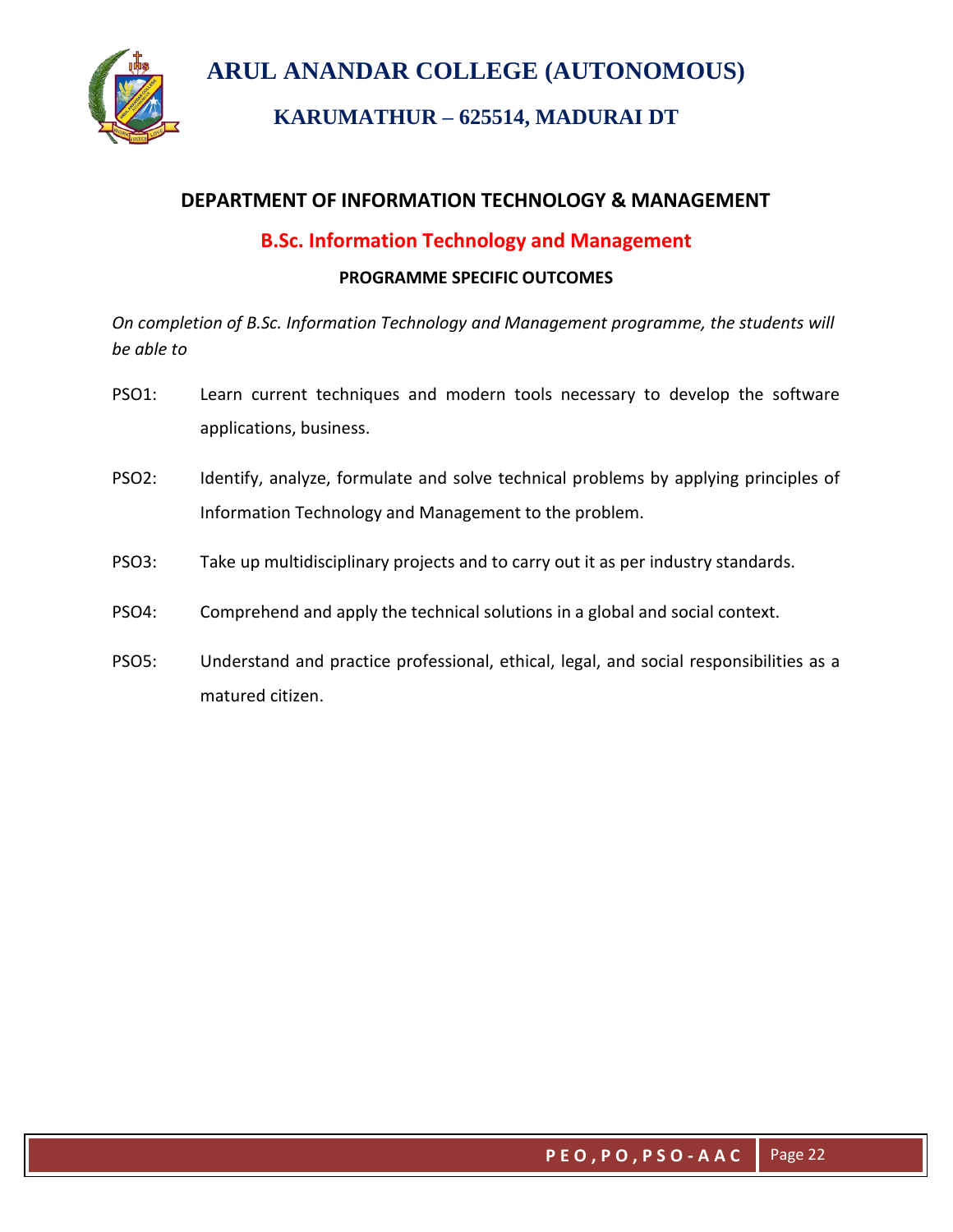

# **KARUMATHUR – 625514, MADURAI DT**

## **DEPARTMENT OF PHYSICAL EDUCATION**

## **B.Sc. Physical Education**

#### **PROGRAMME SPECIFIC OUTCOMES**

*On completion of B.Sc. Physical Education programme, the students will be able to*

- PSO1: Determine knowledge on Physical Education in the domain of practicing, coaching, teaching, training and maintaining healthy life style.
- PSO2: Understand the field where new skills to be acquired, using latest equipment, techniques and rules and regulations.
- PSO3: Analyze the techniques and tactics in game situations.
- PSO4: Understand the relationship between fitness components and performance variables.
- PSO5: Analyze the behavior of the players, spectators, coaches, trainers and officials.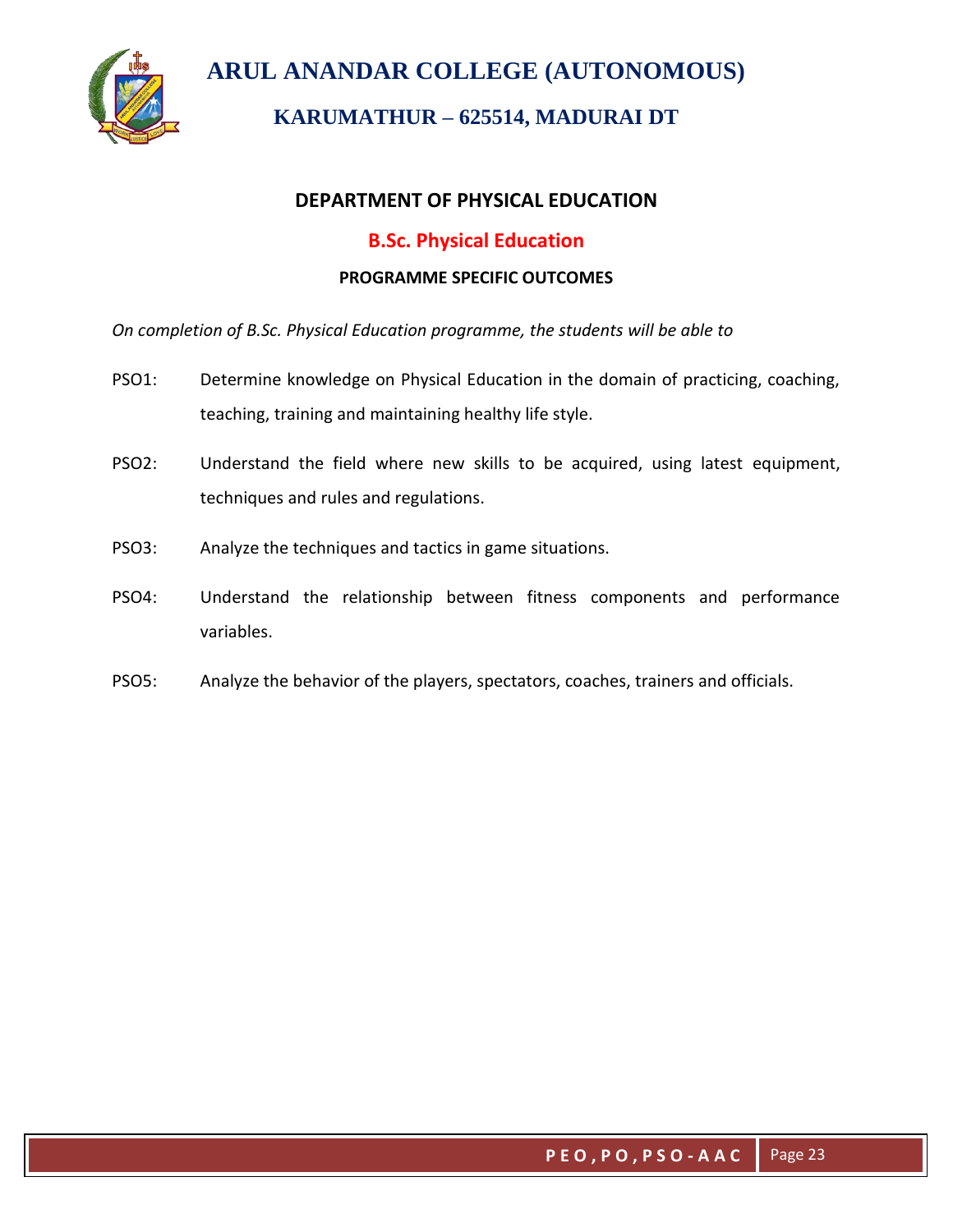



## **KARUMATHUR – 625514, MADURAI DT**

## **DEPARTMENT OF COMPUTER SCIENCE AND APPLICATIONS**

### **B.Sc. Computer Science**

#### **PROGRAM SPECIFIC OUTCOMES**

*On completion of B.Sc. Computer Science programme, the students will be able to*

- PSO1: Apply fundamental principles and methods of Computer Science for analysing, designing, developing and testing the software solutions and products with creativity and sustainability.
- PSO2: Apply modern computing tools, skills and techniques necessary for critical problem solving and analyzing industrial and societal requirements.
- PSO3: Work as a member or leader in diverse teams in multidisciplinary environment.
- PSO4: Employ modern computer languages, environments, and platforms for lifelong learning and a zest for higher studies.
- PSO5: Provide innovative approaches for solving problems in different domain.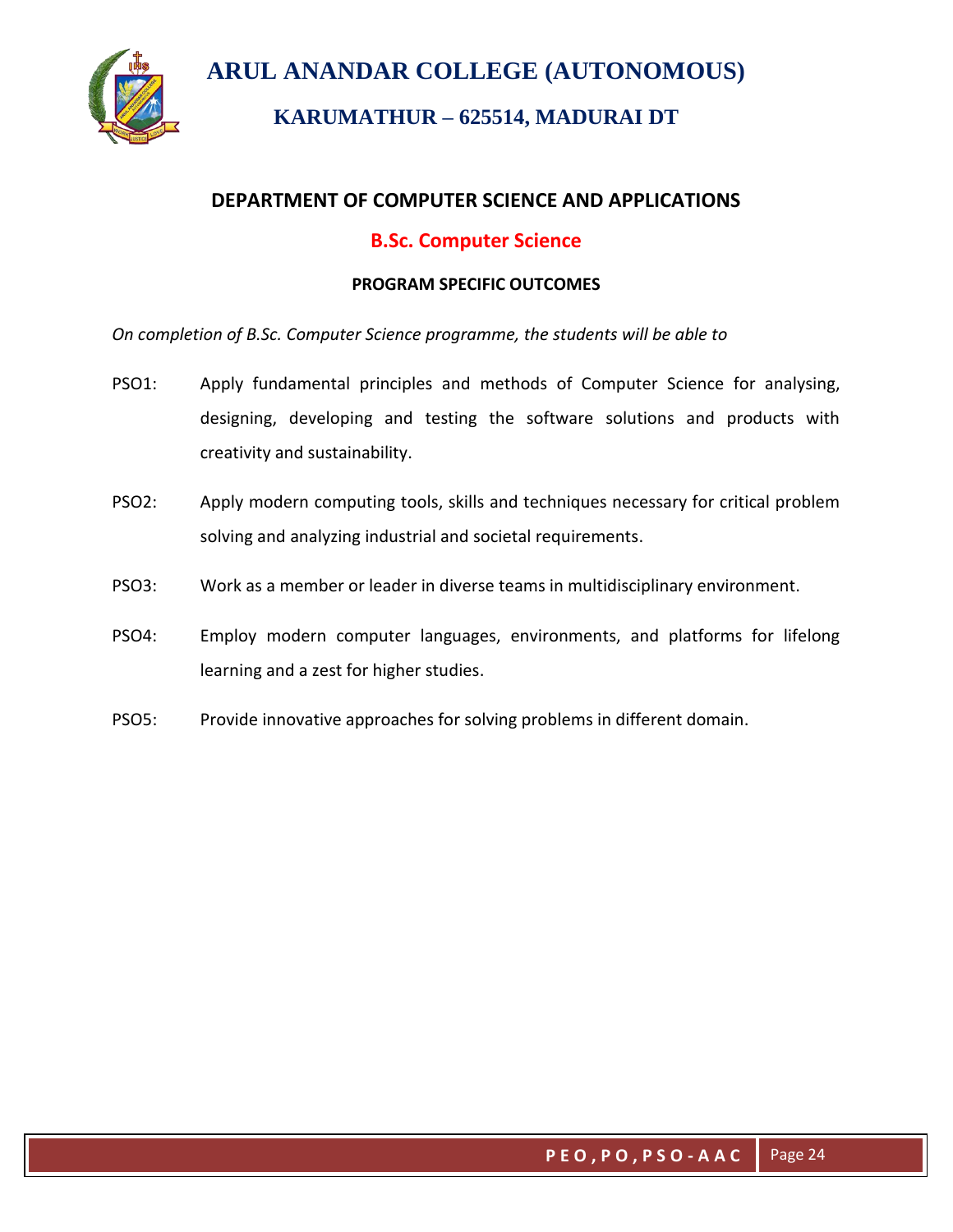

## **KARUMATHUR – 625514, MADURAI DT**

### **DEPARTMENT OF COMPUTER SCIENCE AND APPLICATIONS**

### **M.C.A. Computer Applications**

#### **PROGRAMME SPECIFIC OUTCOMES**

*On completion of M.C.A. Computer Applications programme, the students will be able to*

- PSO1: Understand and apply the technical and domain knowledge on analysis, design and development of applications in computing discipline.
- PSO2: Use the recent technology, skill and knowledge for computing practice with commitment on societal, moral values.
- PSO3: Work professionally with positive attitude as an individual or in multidisciplinary teams and communicate effectively.
- PSO4: Utilize modern computer technologies, environments, and platforms in creating innovative career paths to be an employable, and contribution towards society.
- PSO5: Develop employability and entrepreneur skills and it will help in developing customized solutions for small to large Enterprises.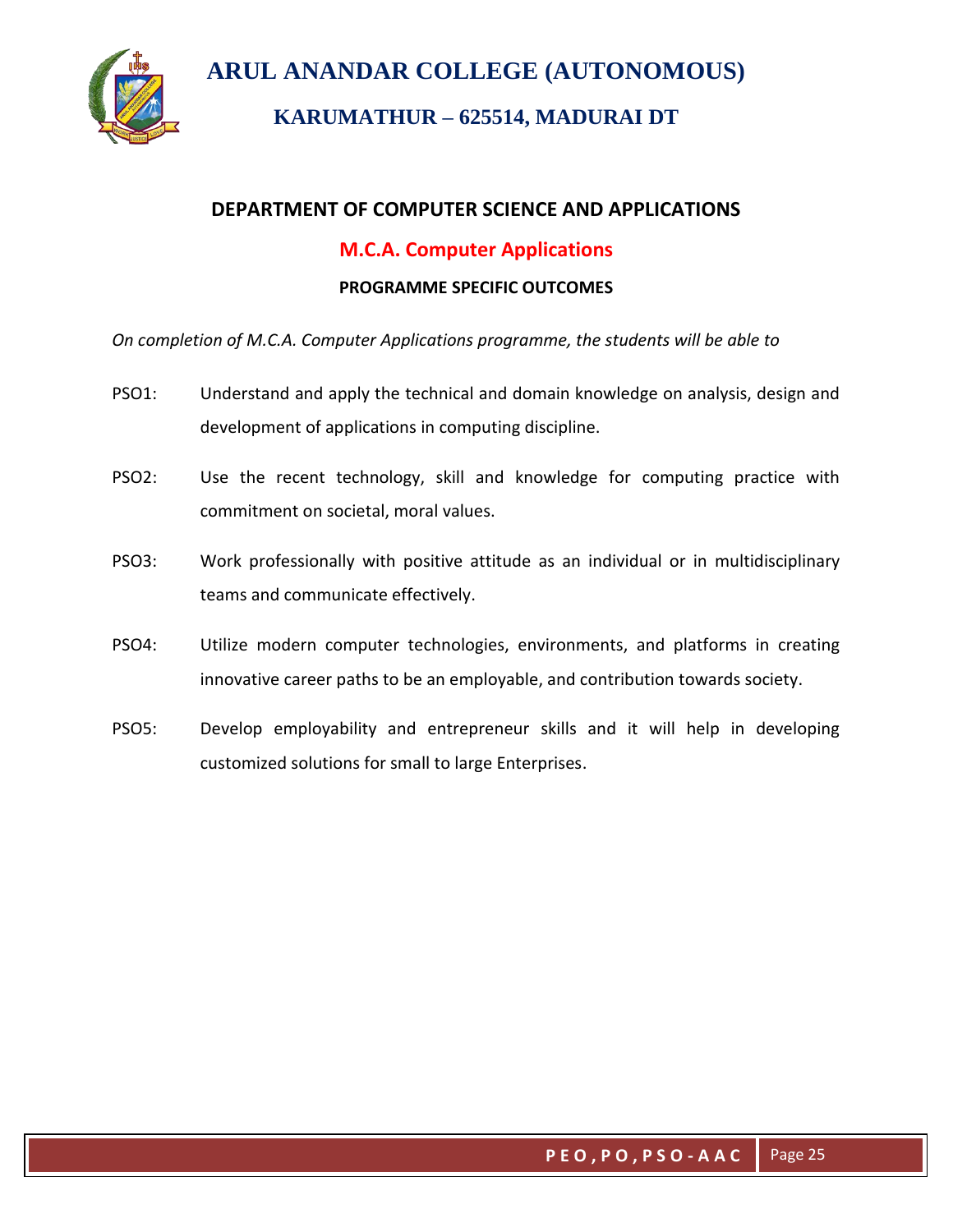

# **KARUMATHUR – 625514, MADURAI DT**

## **DEPARTMENT OF FOOD SCIENCE AND TECHNOLOGY**

## **B.Sc. Food Science and Technology**

#### **PROGRAMME SPECIFIC OUTCOMES**

*On completion of B.Sc. Food Science & Technology programme, the students will be able to*

- PSO1: Impart knowledge on the field of Food Science, Nutrition, Food Engineering, Food Marketing and Food Technology.
- PSO2: Exhibit knowledge in culinary skills and describe the role of ingredients in food during food preparation.
- PSO3: Comprehend food composition and its nutritional, chemical and microbiological aspects and effects of common food preparation methods and food storage conditions on survival and growth of microbial contaminants.
- PSO4: Gain acquaintance with the production and preservation technology of processing pulses, oilseeds, spices, fruits and meat products.
- PSO5: Inherit the principles of food safety, food quality, food plant sanitation, food laws and regulations and food engineering in all their project related activities.